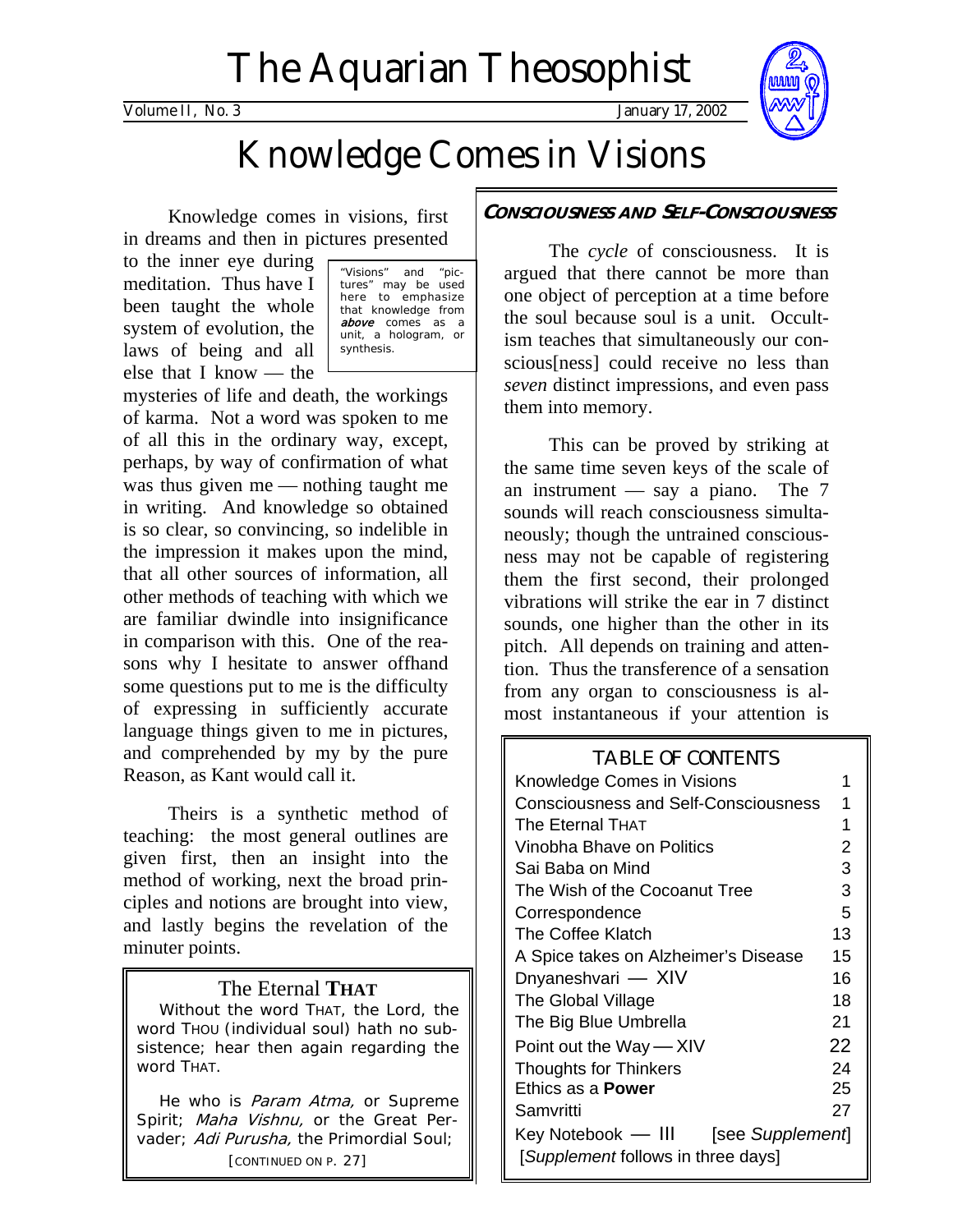| The Aquarian Theosophist,<br>Vol. $II, #3$                                                                                                                                   | <b>January 17, 2002</b><br>Page 2                                                                                                                                                 |
|------------------------------------------------------------------------------------------------------------------------------------------------------------------------------|-----------------------------------------------------------------------------------------------------------------------------------------------------------------------------------|
| fixed upon it; but if any noise distracts<br>your attention it will take a number of                                                                                         | molecular, invisible unless condensed,<br>the other atomic-spiritual                                                                                                              |
| seconds before it reaches consciousness.<br>The Occultist should train himself to re-<br>ceive and transmit along the line of the<br>seven scales of his consciousness every | Idea of Ego the only one compati-<br>ble with the facts of physiological obser-<br>vation.                                                                                        |
| impression or impressions simultane-<br>ously. He who reduces the intervals of<br>physical time the most, has made the<br>most progress.                                     | The mind or Ego, the <i>subject</i> of all<br>and every state of consciousness is essen-<br>tially a unity. The millions of various<br>sub-states of consciousness are a proof of |
| The names and order of the 7 scales are:<br>1. Sense-perception;<br>2. Self-perception (or apperception)<br>3. Psychic apperceptions — which car-                            | the existence of this Ego. Even the brain<br>cells furnish us with those states which<br>affirm to us that there is an immortal soul<br>etc.                                      |
| ries it to<br>4. Vital perceptions.                                                                                                                                          | Every one of the five recognized<br>senses was primarily a mental sense. A                                                                                                        |
| These are the four lower scales and be-<br>long to the psycho-physical man. Then<br>come                                                                                     | fish born in cave is blind — let it out into<br>a river and it will begin to feel it sees,<br>until gradually the physical organ of                                               |
| 5. Manasic discernment;                                                                                                                                                      | sight evolves and it will see. A deaf and                                                                                                                                         |
| 6. Will perception and<br>7. Spiritual conscious apperception.                                                                                                               | dumb man hears <i>internally</i> , in his own<br>way. Knowing, feeling, willing, not fac-<br>ulties of mind—its colleagues.                                                       |
| The special organ of consciousness<br>is of course the brain, and is located in<br>the aura of the pineal gland in the living<br>man. During the process of mind or          | [From a MS. in HPB's handwriting in Adyar Archives,<br>printed in The Theosophist, Vol. XLVI, Aug. 1925; and<br>reprinted in <i>Collected Works</i> , Vol. XIII, pp. 288-89]      |
| thought manifesting to consciousness,<br>constant vibrations of light take place. If                                                                                         | <b>Extra</b> co                                                                                                                                                                   |
| one could see clairvoyantly in the brain<br>of a living man one could almost count<br>(see with the eye) the seven shades of the                                             | Vinoba Bhave on Politics                                                                                                                                                          |

successive scales of light, from the dull-

est to the brightest.

What consciousness *is* can never be defined psychologically. We can analyze and classify its work and effects — we cannot define it, unless we postulate an **Ego distinct from the body.** The septenary scale of states of consciousness is reflected in the heart, or rather its aura, which vibrates and illumines the *seven brains* of the heart as it does the seven divisions or rays around the pineal gland. This consciousness shows to us the difference between the nature and essence of, say, astral body and Ego. One Inaugurating the Sarvodaya Samaj Conference at his Ashram at Paunar, near Wardha in Central India, in the last week of December [1976], Acharya Vinoba Bhave advised the Sarvodaya workers to keep aloof from politics and lead a pure life based on the principles of truth, love and compassion. He added that through the various constructive work programmes that Gandhiji chalked for us, the workers can spread the message of love and compassion not only in India, but in countries abroad. This has to be done with great patience, discipline, determination and mutual discussions. Governments come and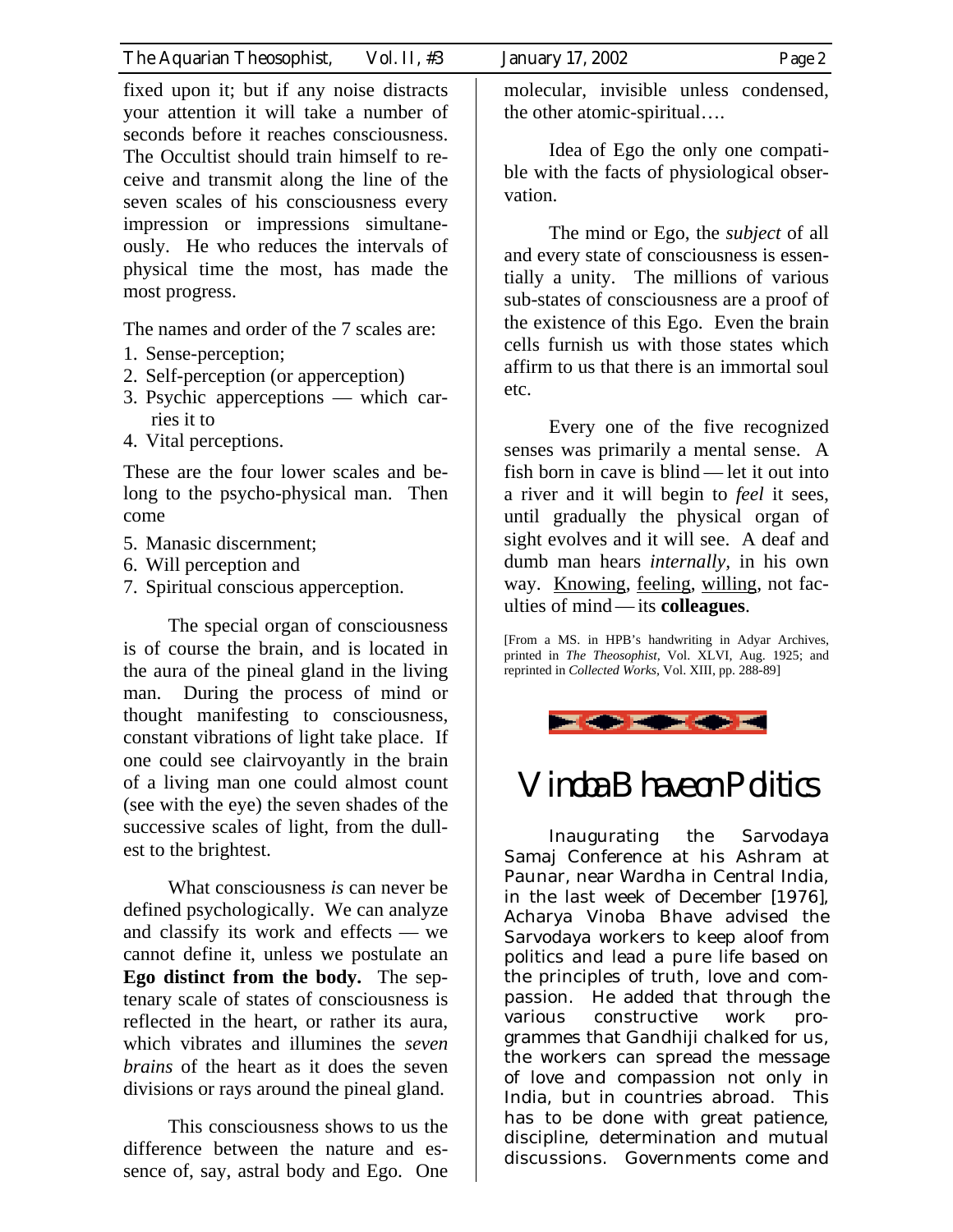go, but the lasting one is the love and friendship silently developed amongst all. To achieve the desired goal, Sarvodaya workers will have to eschew politics altogether.

 [From *Sarvodaya,* Jan-Feb 1977, p. 197, Punkunnam, Trichur 680 002, KERALA STATE (INDIA)]



#### *Sai Baba on Mind*

#### **The Mind Binds, the Mind Releases**

The thorn it is that pricks; the thorn it is that removes the thorn. The mind binds; the mind releases.

Transform the mind into an instrument of progress for liberation. Clarity of mind can be earned only by withdrawing it from external objects and teaching it through meditation to concentrate on the One behind the many. When you see the One and not the many, you are liberated from the coils of delusion. Egoism is a doctrine that binds; but the ego as the reflection of God in you liberates. However many trials and tribulations come in the way, look upon them as an unconcerned witness, with detachment, and do not let your mind be affected. Teach it this witness attitude. Man has all the capabilities in him, but he is unaware of his glory; he knows only a fraction of his power, and even that faintly and falteringly. He is degrading himself by yielding to three temptations: physical, worldly and scholastic. The scholastic temptation attracts people who are learned; it prompts them into controversy and competitive exhibitionism and ruins them by bloating their ego. The worldly temptation leads man to seek cheap renown and gain fame and favor through all means available. The physical temptation insists on beautifying the body and resorts to measures which will hide the oncoming of age.

Foster divine thought; cultivate nonattachment; remember the fleeting nature of things. Then the work of resistance will be easy. Mind grows in strength every time you yield to desire. So in order to subdue it and shape it into a useful tool, reduce desire.

*SAI BABA*

*Spirit and the Mind,* p. 144, Samuel H. Sandweiss, MD, Birth Day<br>Publishing Company, San Diego, Calif. USA

# The Wish of the Cocoanut Tree

A tree in the cocoanut grove. An old man passing by.

- The Tree: Dear Old Man, whither are you going in the hot sun? Sit in my shade and rest a while; you and I may talk for some time. I am an old tree. You too are old.
- The old man sits in the grove under the shade of the tree.
- The Old Man: Cocoanut trees! Are you all keeping well? There were many big groves here before. What happened to them? Or, have I lost my way? I was living many years with my son in Kandy and I returned only a few days ago.
- The Tree: Do you ask about the cocoanut groves? What shall I say? They have all been cut down. In their place, people have put up houses and garages of brick and mortar and cement. The roads of red mud have been tarred in black.
- The Old Man: I went to Mylapore and Triplicane. All the streets round the temples are now lined by shops. People, it appears, live behind these shops.
- The Tree: They are not the houseowners, Old Man, but tenants. Look, there comes one like the very Death. He is going to measure this grove. He is going to cut all of us also.

(A crow comes flying and perches on another tree).

- The Crow: Caw! Caw! What are you complaining to that old man?
- The Tree: Nothing, brother Crow. Where are you going to perch tomorrow?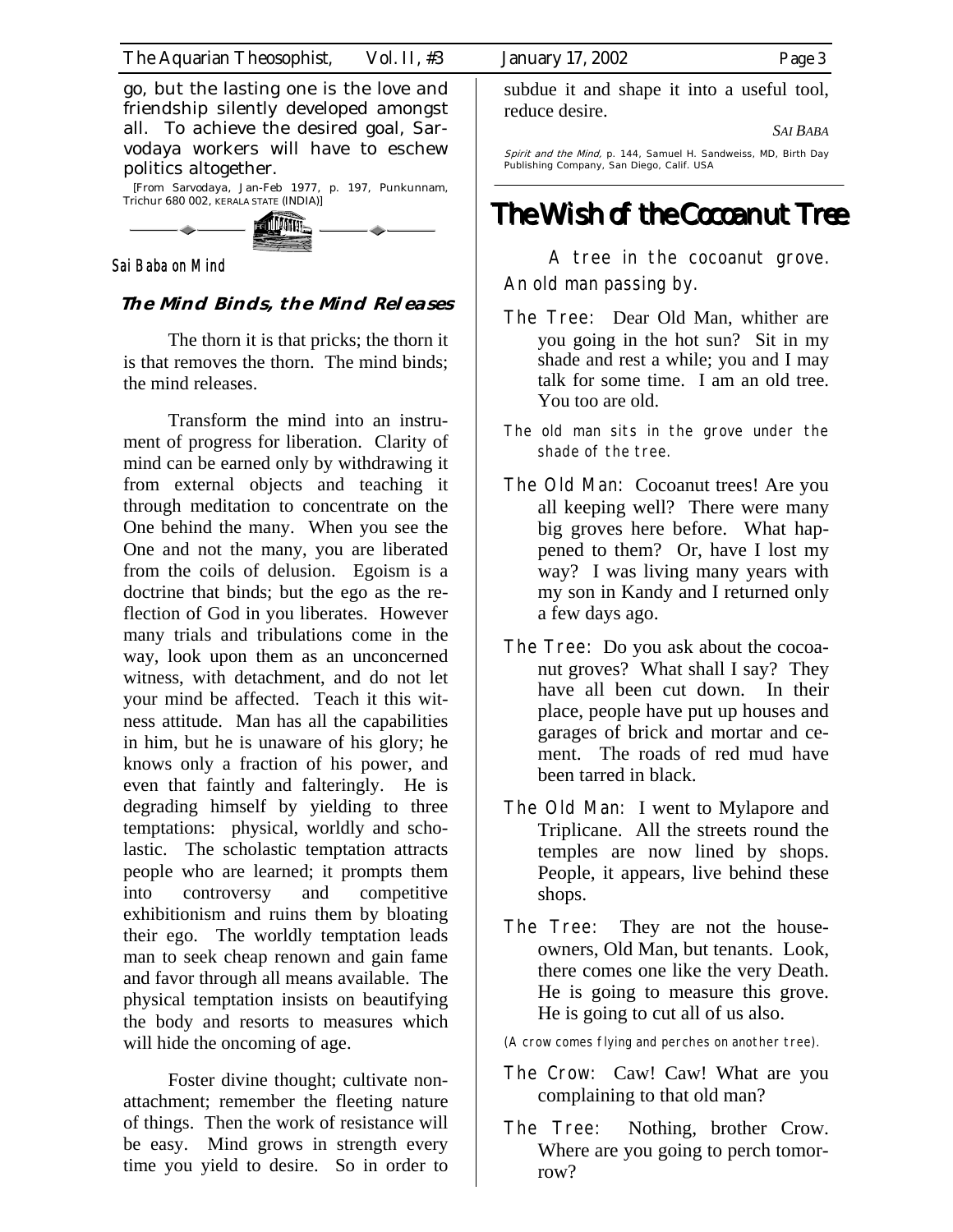| The Aquarian Theosophist,                                                                                                      | January 17, 2002                                                                                                                                                                |
|--------------------------------------------------------------------------------------------------------------------------------|---------------------------------------------------------------------------------------------------------------------------------------------------------------------------------|
| Vol. $II, #3$                                                                                                                  | Page 4                                                                                                                                                                          |
| On you, you are my old<br>The Crow:<br>friend.<br>The Tree:<br>They are going to cut me<br>down.                               | Second Crow: Yes, but the whole thing<br>was finished quickly. It appears fuel<br>wood fetches a good price now.<br>Only the traders in fuel nowadays<br>build many big houses. |
| The Crow: If they destroy every grove                                                                                          | First Crow: If they hew down all the                                                                                                                                            |
| like this, what will they do for                                                                                               | trees like this, what will they do for                                                                                                                                          |
| cocoanuts?                                                                                                                     | tamarind?                                                                                                                                                                       |
| The Tree: They will import them from                                                                                           | Second Crow: Who knows? Perhaps                                                                                                                                                 |
| elsewhere. Moreover, why do they                                                                                               | the Government will plant seeds to                                                                                                                                              |
| need cocoanuts?                                                                                                                | grow new trees.                                                                                                                                                                 |
| The Old Man: The other day I saw that                                                                                          | The Tree: How funny! How many                                                                                                                                                   |
| in Mylapore; people have built rows                                                                                            | years will it take for the new tama-                                                                                                                                            |
| of shops breaking the temple walls.                                                                                            | rind trees to grow and yield! And,                                                                                                                                              |
| The Crow: No, Old man. The Temple                                                                                              | will the goats let them grow?                                                                                                                                                   |
| has not yet been destroyed. It lies<br>hidden behind the shops. The outer<br>courtyards have now become shops,<br>that is all. | The Old Man: I don't like this place. I<br>shall go back to Kandy.<br>Second Crow: They will not let you in                                                                     |
| The Old Man: Why so many shops?                                                                                                | there.                                                                                                                                                                          |
| The Crow: They earn revenue for the                                                                                            | The Old Man: Oh, what shall I do? It is                                                                                                                                         |
| temple. Devotion decreases, income                                                                                             | there that my son lives.                                                                                                                                                        |
| increases. The prices of the articles                                                                                          | First Crow: Don't weep, Old Man!                                                                                                                                                |
| sold in the shops rise. Nothing is left                                                                                        | What is the connection between son                                                                                                                                              |
| for us even in the drains or in the                                                                                            | and father? Learn from us. Where is                                                                                                                                             |
| dustbins.                                                                                                                      | our father, or mother?                                                                                                                                                          |
| The Old Man: If the whole town be-                                                                                             | The Tree: You are a bird, you will fly                                                                                                                                          |
| comes a bazaar, who will be there to                                                                                           | anywhere, but what can we poor                                                                                                                                                  |
| buy the wares?                                                                                                                 | trees do? We can do nothing to pre-                                                                                                                                             |
| The Crow: Don't ask me about all this.                                                                                         | vent the man who comes to cut us.                                                                                                                                               |
| There comes my brother. Ask him.                                                                                               | Nor can we run away and escape.                                                                                                                                                 |
| He knows all. His abode is the tama-                                                                                           | Our fate is to fall down and wither.                                                                                                                                            |
| rind tree on the fort.                                                                                                         | One feels like falling on the wood-                                                                                                                                             |
| Second Crow: Brother! Brother!                                                                                                 | cutters and crushing them to death —                                                                                                                                            |
| An                                                                                                                             | but these devils secure us firmly by a                                                                                                                                          |
| interesting piece of news!                                                                                                     | rope.                                                                                                                                                                           |
| First Crow: What is it? Good or bad?                                                                                           | First Crow: Don't cry Tree! In the next                                                                                                                                         |
| Second Crow: Very bad news. At ten                                                                                             | life you may be born a man.                                                                                                                                                     |
| this morning those villains, the fuel                                                                                          | The Tree: No. No. I do not want such                                                                                                                                            |
| depot men, cut down our tamarind                                                                                               | a sinful birth.                                                                                                                                                                 |
| tree, hewed it to pieces and carried                                                                                           | Second Crow: Would you like to be                                                                                                                                               |
| them all in a big lorry.                                                                                                       | born a bird like us?                                                                                                                                                            |
| First Crow: But I saw it standing only                                                                                         | The Tree: That certainly is better.                                                                                                                                             |
| this morning!                                                                                                                  | [From Stories for the Innocent by Sri, C. Rajagopalachari, Chapter 19]                                                                                                          |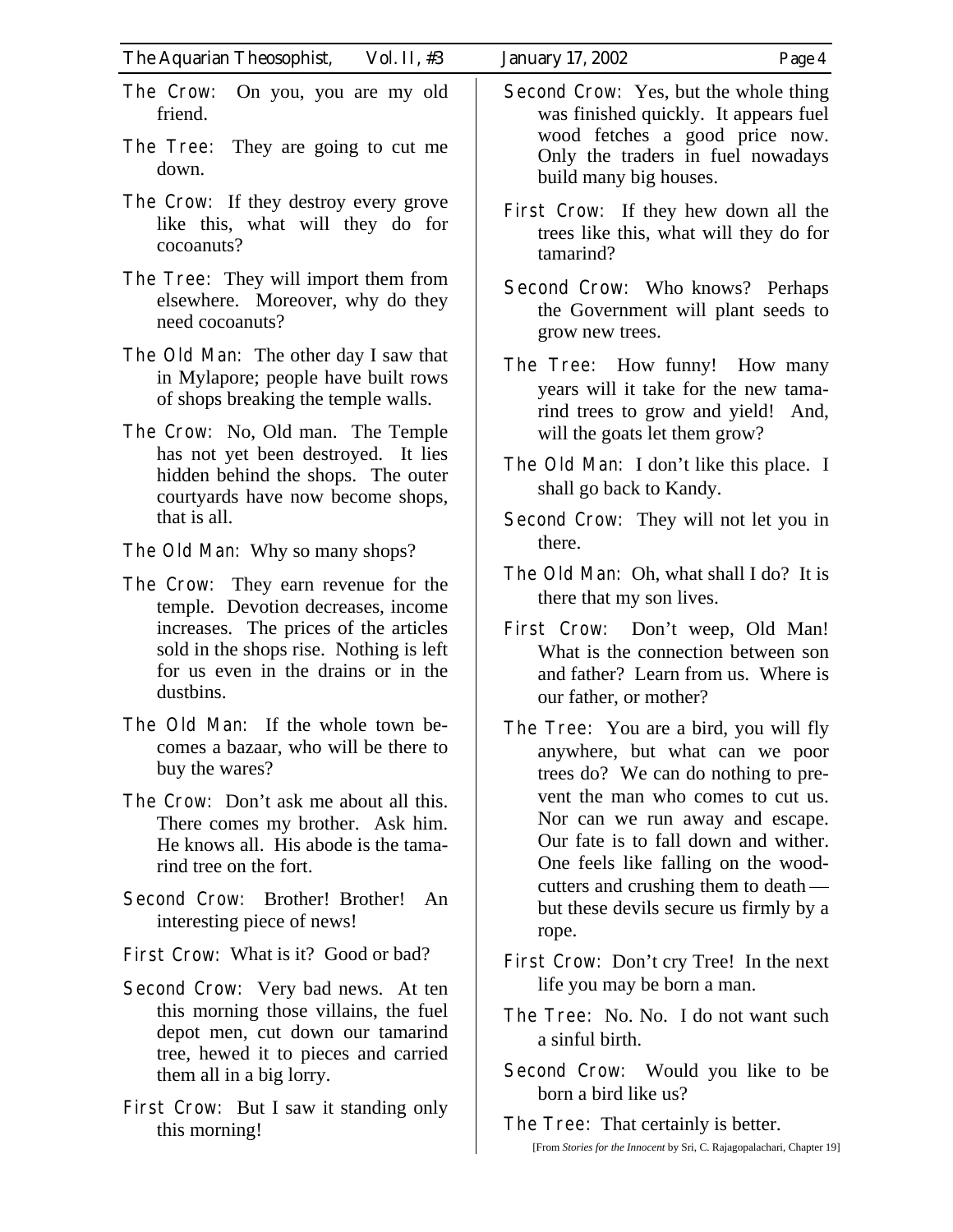# CORRESPONDENCE

[A comment from Florida and a response from Bangalore on the Afghanistan events.]

#### Hello every one,

Now that we can be certain that Afghanistan is getting rid of its foreign menace called Taliban (it may still take long time), it is highly likely that the out come of it will be a reasonably modern government in Kabul.

The leaders will be democratic and the western governments and people will not let the Afghans treat women like they did in the past 20 years.

The Burqua (the horrible veil) may be a thing of the past allotted only to the old and conservative tribes. There will be schools, colleges, elections and so on that we take for granted in our societies. (I wish the world community push this idea to the other Arab countries, Saudis in particular.)

One of the most horrific things that the Taliban have done was to blow up the statues. Wouldn't it be great if they are rebuilt (not tomorrow but within a reasonable period of time). That will be immensely satisfying to HPB and the Masters as well. This is a task that all of the Theosophy minded people can join in and accomplish it as a single minded task.

I remember that when Aswan Dam was being built in Egypt in the mid 1900's Israel (I believe with the help of UN) saved the Colossal by moving them to a higher ground.

I wish all the Theosophists (ULT,T/S and so on) can join in. I would not be surprised if Dalai Lama and the Governments would bless this task.

Any ideas!!!

Gopi

Dear Gopi,

Do you think that the Afghan problem is really solved? Is the Taliban fundamentalism really eliminated? It may appear to be so far as appearances go but we have learnt enough from our great Gurus that there are no violent solutions to any problem and that's precisely what is being resorted to. America may have bombed them out of existence, physically, but what about the deep-rooted religious misconceptions and their violent manifestations in the form of intolerance, the raging fire of hatred and revenge burning in the minds of the vanquished? What about the causes of these hatred and intolerance in the minds of their enemies? Have these also have been bombed out of existence? If that were really possible then bombing would have been the best remedy but is it really so?

#### What is the reality?

Though our misguided brothers are bombed out of life physical their misconceptions remain, their rage, anger and burning desire for revenge remain. Can these be obliterated? We know pretty well they cannot be obliterated but remain as potent force with destructive potentialities which is sure to come back to life with a ten-fold worse form whenever appropriate conditions are furnished Karmically. In the meantime, their thoughts and impulses, born of fanaticism and violence are already wreaking havoc in the world, are they not? Can they be contained? We cannot see them nor hear them but they are there injecting and poisoning the minds prone to these tendencies and sowing seeds of more and more violence. The very pictures of violence, war and bloodshed our mass media subject their billions of viewers to each day — are these not inducing thoughts of violence and rousing base human passions in the billions of minds, many of which are tender young minds, which in turn are projecting them into the Astral Light which is reflecting back on humanity with unimaginably dark consequences?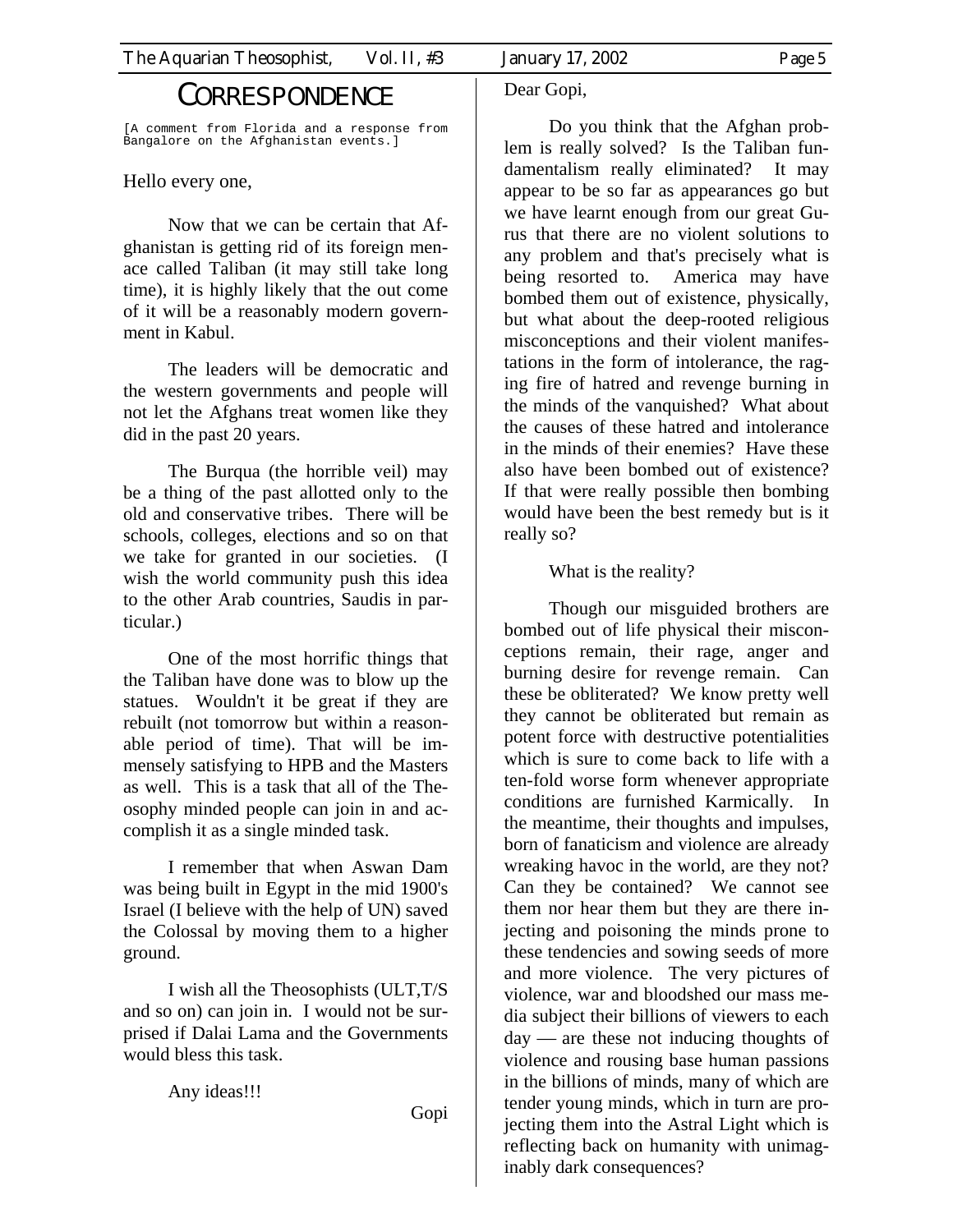Teachers whom we revere have shown us that no matter what the provocation is violence breeds more violence, hatred breeds more hatred. They have shown one more important truth--how Karma acts. That is: If we punish the one who offends us, what have we done? Instead of leaving "Punishment" to the implacably just and wise Law ("Vengeance is mine" — *Revelations*) we have taken the law into our hands and punished the offender. What is the Karmic result? Karma, being the highest aspect of *Atma--its working agent* so-to-speak*--* is no respecter of persons. It can neither be prayed to nor deflected from its course, for the *result* is wrapped up in the *cause.* Taking the law into our hands and punishing our offender only continues the circle-of-blood with degradation and detriment on all sides. The law acts automatically and takes no notice of our sentiments or our justifications or our vain rationalizations.

Trying to remove evil in society by violence — whether it is hanging a criminal or waging war to eliminate an enemy, however much the enemy may seem to deserve it  $-$  is like trying to cut off the poisonous weeds from the surface of the ground of our garden leaving the prolific roots below the ground intact; the roots will throw up the poisonous weeds with a vengeance and with greater vigor and choke up our garden again. [*vide* "Is Denunciation a Duty?"]

So the lesson is: perhaps there were non-violent, and for all that very effective, solutions to the problem. One of which was a little heart-searching on the part of the powers who thought that they would eliminate the evil and see what they themselves have done — their policies and attitudes, their national greed and their international political games — to generate the evil. So ingenious a civilization which has invented weapons of mass destruction can surely find very effective non-violent and lasting solutions to the kind of problem Afghanistan posed.

HH the Dalai Lama in his message of sympathy to the Americans put it like this:

"I am confident that the United States as a great and powerful nation will be able to overcome this present tragedy. The American people have shown their resilience, courage and determination when faced with such difficult and sad situation.

"It may seem presumptuous on my part, but I personally believe we need to think seriously whether a violent action is the right thing to do and in the greater interest of the nation and the people in the long run. I believe violence will only increase the cycle of violence. But how do we deal with hatred and anger, which are often the root-causes of such senseless violence? This is a very difficult question, especially when it concerns a nation and we have certain fixed conceptions of how to deal with such attacks. I hope you will make the right decision." (From *Tibetan Bulletin* for Sept. 2001.)

What do we as students of Theosophy do? What is our duty? Should we expend the time and energy we have in tinkering with outer effects or should we work to remove the root-cause? If we really honor our great Teachers then let us do what they taught.

#### *The Magic of November 17th*

"I think the first reason that we should love our enemies, and I think this is at the very<br>center of Jesus' thinking, is center of Jesus' thinking, is this: that hate for hate only<br>intensifies the existence of intensifies the existence of hate and evil in the universe. If I hit you and you hit me and I hit you back and you hit me back and go on, you see, that goes on ad infinitum. It just never ends. Somewhere somebody must have a little sense, and that's the strong person. The strong person is the person who can cut off the chain of hate, the chain of evil. And that is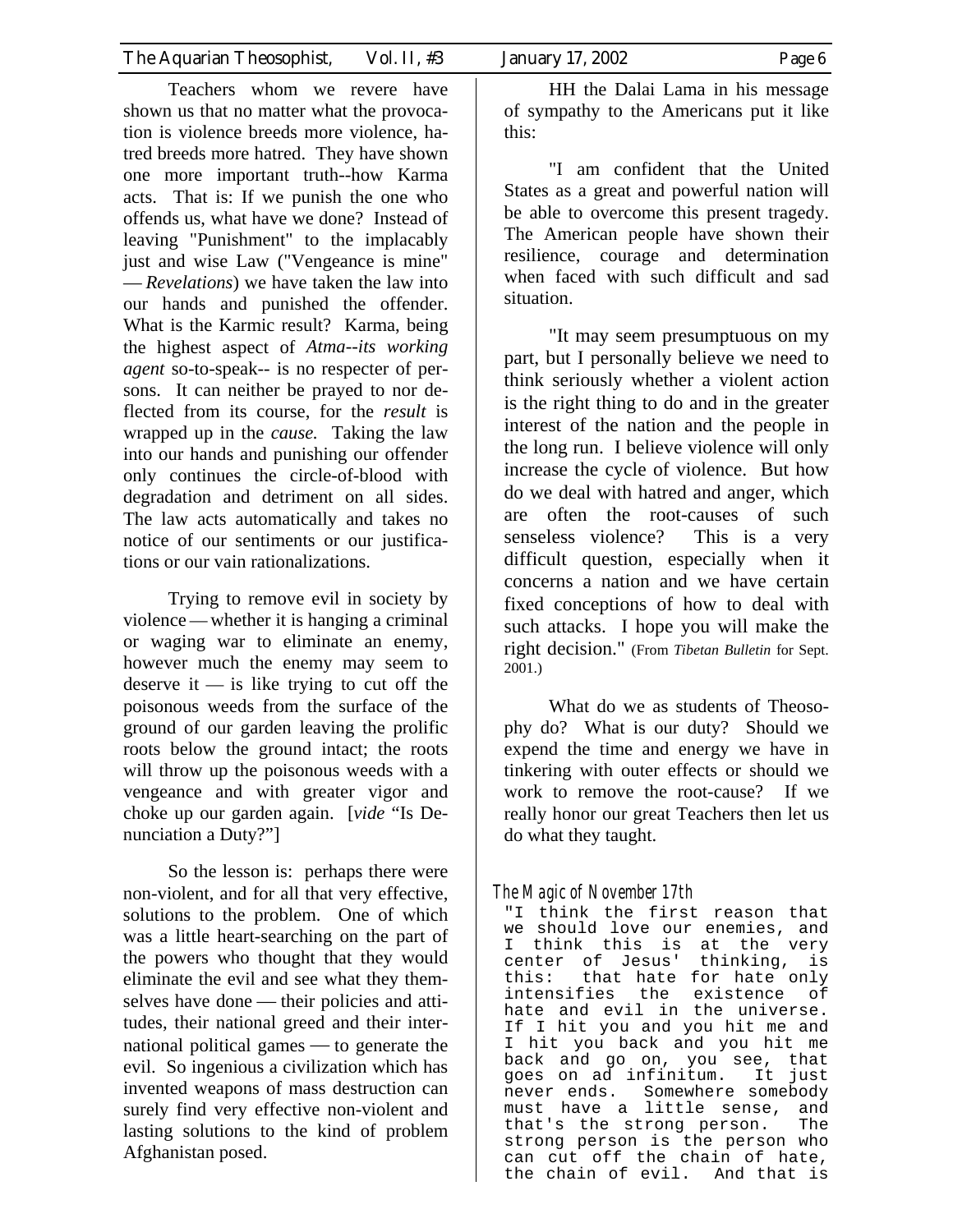the tragedy of hate, that it<br>doesn't cut it off. It only doesn't cut it off. It only<br>intensifies the existence of intensifies the existence of hate and evil in the universe.<br>Somebody must have religion Somebody must have religion enough and morality enough to cut it off, and inject within the very structure of the universe that strong and powerful element of love."

[Excerpt from "Loving Your Enemies", a sermon delivered by Martin Luther King, Jr. on November 17, 1957 at Dexter Avenue Baptist Church in Montgomery, Ala.]

#### *A Christmas Sermon on Peace*

"Now let me suggest first that if we are to have peace on earth, our loyalties must become ecumenical rather that sectional. Our loyalties must transcend our race, our tribe, our class, and our nation; and this means we must develop a world perspective. No individual can live alone; no nation can live alone, and as long as we try, the more we are going to have war in this world. Now the judgement of God is upon us, and we must either learn to live together as brothers or we are all going to perish together as fools."

[Excerpt from "A Christmas Sermon on Peace", delivered December 24, 1967 at Ebenezer Baptist Church, Atlanta, Ga.]



[One of the best modern critics of violence is a British war reporter for the *Independent News of London*: John Fisk. He rises to such eloquence and clearness of thought that I wonder if he's Count Tolstoy returned in a fresh suit and British accent. His grandfather was a much decorated warrior of WWI, and the largest medal in his possession was inscribed on the reverse: "The war to save civilization — 1914-18." If I can get a tape of an interview with him, I will use all or part of it. In the meantime we will use an interview with Count Tolstoy which appeared in *Lucifer,* September 1887. It was used in the June 2001 Issue of *The Aquarian Theosophist,* but the Afghanistan War makes it a useful item to repeat:

#### **AN INTERVIEW ON NON-VIOLENCE**

A Theosophist is one who gives you a theory of the works of God, which has not a revelation, but an inspiration of his own for its basis.

#### THOMAS VAUGHAN

so lve the Eternal problems. A man once abandoning the old pathway of routine and entering on the solitary pathway of independent thought — Godward — he is a Theosophist, an original thinker, a seeker after the Eternal Truth, with an inspiration of his own to

Such a one as this is Count Tolstoy, the Russian novelist, and his words are taken from an interview with him by Mr. George Kennan (Century, June 1887). The interview first describes the surroundings amidst which Count Tolstoy lives, and gives also a description of the Count's appearance.

Apparently the first thing which impressed Mr. Kennan was the sight of "a wealthy Russian noble, and the greatest of living novelists, shaking hands upon terms of perfect equality with a poor, ragged, and not over clean droshky driver," who had been engaged in the streets.

Then follows a description of the rooms, the furniture, etc., which was observed during the time that Mr. Kennan's host had retired — not, indeed, to change his coat, but to put one on after a morning's labor in the fields. Mr. Kennan, it seems, had journeyed through Siberia, and had there promised several of the exiles to visit Count Tolstoy on his return, and to tell him of their condition.

In the course of conversation on these matters, Mr. Kennan asked Count Tolstoy whether he did not think that resistance to such oppression as the exiles had experienced was justifiable.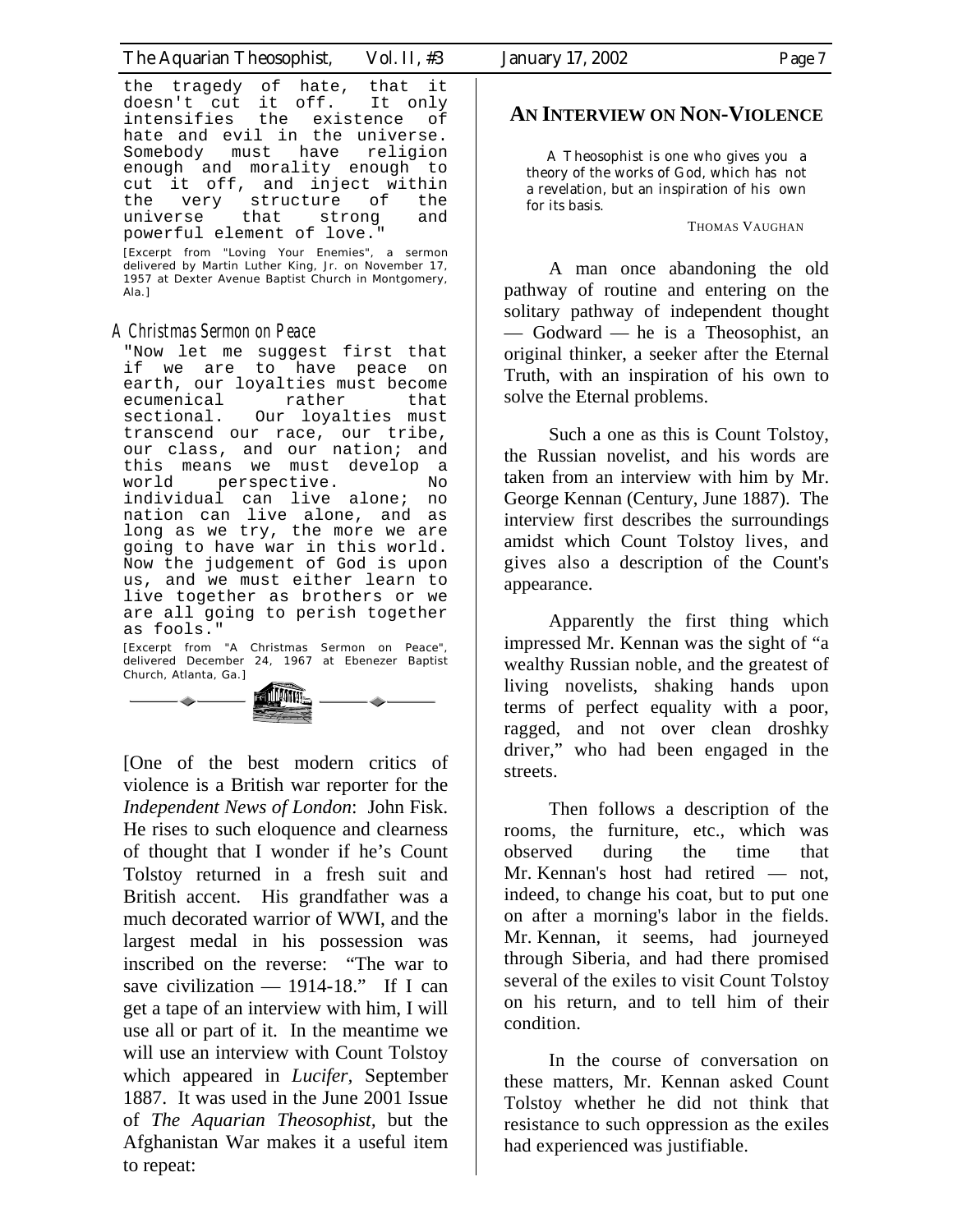"That depends," he replied, "upon what you mean by resistance; if you mean persuasion, argument, protest, I answer yes; if you mean violence — no. I do not believe that violent resistance to evil is ever justifiable under any circumstances."

He then set forth clearly, eloquently, and with more feeling than he had yet shown, the views with regard to man's duty as a member of society which are contained in his book entitled *My Religion....*

He laid particular stress upon the doctrine of non-resistance to evil, which, he said, is in accordance with both the teachings of Christ and the result of human experience. He declared that violence, as a means of redressing wrongs, is not only futile, but an aggravation of the original evil, since it is the nature of violence to multiply and reproduce itself in all directions. "The Revolutionists," he said, "whom you have seen in Siberia, undertook to resist evil by violence, and what has been the result? Bitterness, and misery, and hatred, and bloodshed! The evils against which they took up arms still exist, and to them has been added a mass of previously non-existent human suffering. It is not in that way that the kingdom of God is to be realized on earth."

For a long time I did not suggest any difficulties or raise any objections. It is one thing to ask a man in a general way whether he would use violence to resist evil, and quite another thing to ask him specifically whether he would knock down a burglar who was about to cut the throat of his mother. Many men would say "no" to the first question but would hesitate at the second. Count Tolstoy, however,was consistent.

I related to him many cases of cruelty, brutality, and oppression which had come to my knowledge in Siberia, and at the end of every recital I said to him, "Count Tolstoy, if you had been there and had witnessed that transaction, would you

not have interfered with violence?" He invariably answered, "No." I asked him the direct question whether he would kill a highwayman who was about to murder an innocent traveller, provided there were no other way to save the traveller's life. He replied, "If I should see a bear about to kill a peasant — in the forest, I would sink an axe in the bear's head but I would not kill a man who was about to do the same thing."

There finally came into my mind a case which, although really not worse than many that I had already presented to him, would, I thought, appeal with peculiar force to a brave, sensitive, chivalrous  $man.<sup>3</sup>$ 

This was a case of most brutal treatment of a young girl who was exiled to Siberia. At a certain town on her journey the governor ordered that she was to put on the clothing of an ordinary convict. This she declined to do on the ground that administrative exiles had the right to wear their own clothing. Furthermore, the clothing supplied to convicts is not always new, and it is quite possible that it is of the filthiest description and full of vermin: She argued that she would have been compelled to change at Moscow had it been necessary, and again declined. The local governor persisted and ordered that force should be used to effect the change. Accordingly, in the presence of nine or ten men, the change of clothing was effected — she was stripped naked, forcibly reclothed, and left bleeding and exhausted after ineffectual resistance.

"Now," I said, "suppose all this had occurred in your presence; suppose that this bleeding, defenseless, half-naked girl had appealed to you for protection, and had thrown herself into your arms; suppose that it had been your daughter, would you still have refused to interfere by an act of violence?"

He was silent. Finally, ignoring my direct question as to what he personally would have done in such a case, Count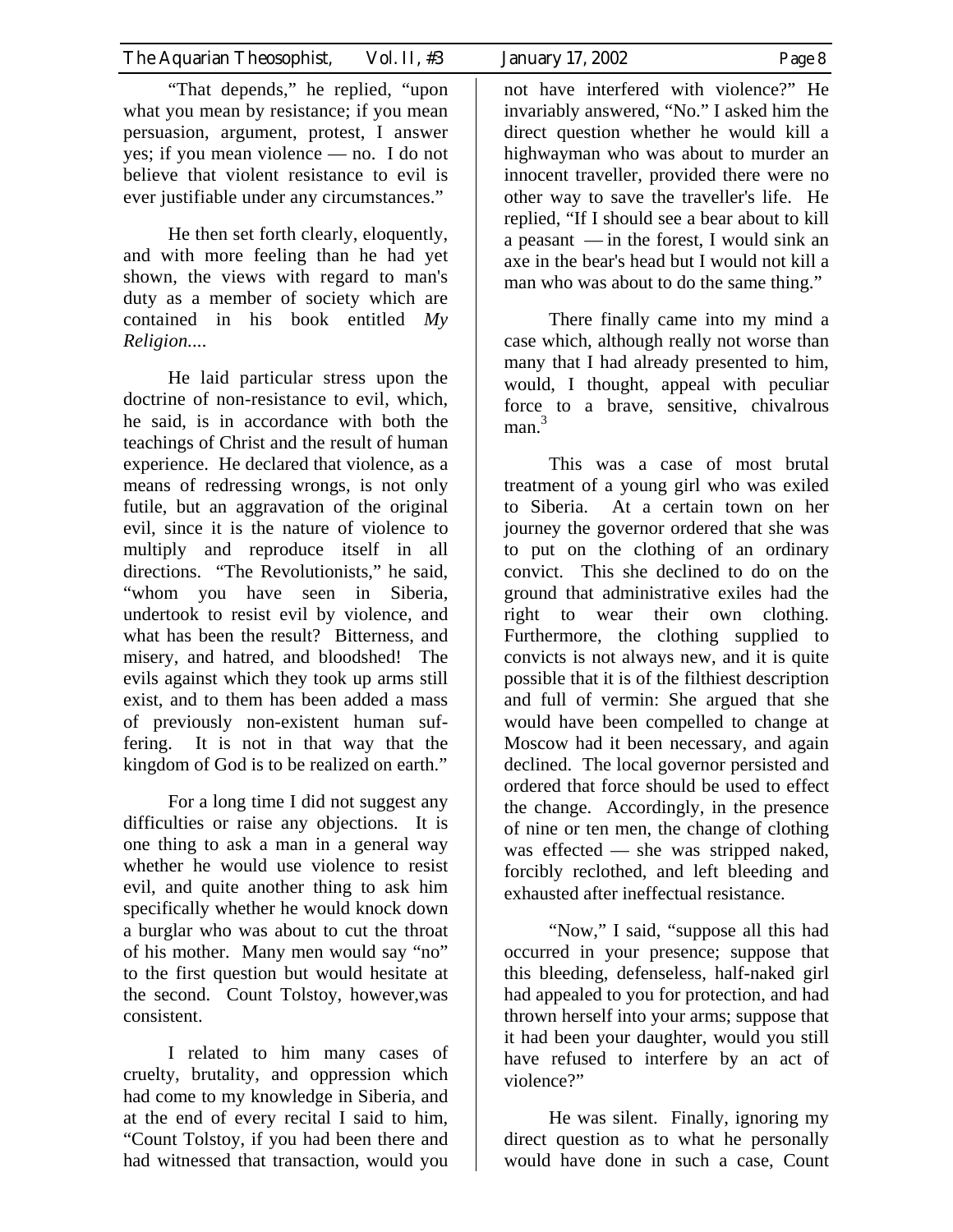Tolstoy said, "Even under such circumstances violence would not be justifiable. Let us analyze that situation carefully. I will grant, for the sake of argument, that the local governor who ordered the act of violence was an ignorant man, a cruel man, a brutal man — what you will; but he probably had an idea that he was doing his duty; he probably believed that he was enforcing a law of the Government to which he owed obedience and service. You suddenly appear and set yourself up as a judge in the case; you assume that he is not doing his duty — that he is committing an act of unjustifiable violence — and then, with strange inconsistency, you proceed to aggravate and complicate the evil by yourself committing another act of unjustifiable violence. One wrong added to another wrong does not make a right; it merely extends the area of wrong. Furthermore, your resistance, in order to be effective in order to accomplish anything — must be directed against the soldiers who are committing the assault. But those soldiers are not free agents; they are subject to military discipline and are acting under orders which they dare not disobey. To prevent the execution of the orders you must kill or maim two or three of the soldiers — that is, kill or wound the only parties to the transaction who are certainly innocent, who are manifestly acting without malice and without evil intention. Is that just? Is it rational? But go a step further. Suppose that you do kill or wound two or three of the soldiers. You may or may not thus succeed in preventing the completion of the act against which your violence is a protest. But one thing you certainly will do, and that is, extend the area of enmity, injustice and misery. Every one of the soldiers whom you kill or maim has a family, and upon every such family you bring grief and suffering which would not have come to it but for your act. In the hearts of perhaps a score of people you rouse the anti-Christian and anti-social emotions of hatred and revenge, and thus sow broadcast the seeds of further violence

and strife. At the time when you interposed there was only one center of evil and suffering. By your violent interference you have created half a dozen such centers. It does not seem to me, Mr. Kennan, that is the way to bring about the reign of peace and goodwill on earth."

Mr. Kennan had a manuscript written by one of those prisoners who took part in the desperate 'hunger-strike' of 1884, which he had been entrusted to hand on to Count Tolstoy. He read two or three pages of it, and then, alluding to the Nihilists, condemned their methods most heartily. Mr. Kennan appeared rather to sympathize with their motives. Count Tolstoy appears only to do so partially, and, while he earnestly desires a revolution, declines to have anything to do with one brought about by violence. Mr. Kennan objected that violence might close the mouth of the peaceable revolutionist and prevent his teaching and thoughts from ever becoming public.

"But do you not see," replied the Count, "that if you claim and exercise the right to resist by an act of violence what you regard as evil, every other man will insist upon his right to resist in the same way what he regards as evil, and the world will continue to be filled with violence? It is your duty to show that there is a better way."

"But," I objected, "you cannot show anything if somebody smites you on the mouth every time you open it to speak the truth."

"You can at least refrain from striking back," replied the Count; "you can show by your peaceable behavior that you are not governed by the barbarous law of retaliation, and your adversary will not continue to strike a man who neither resists nor tries to defend himself. It is by those who have suffered, not by those who have inflicted suffering, that the world has been advanced."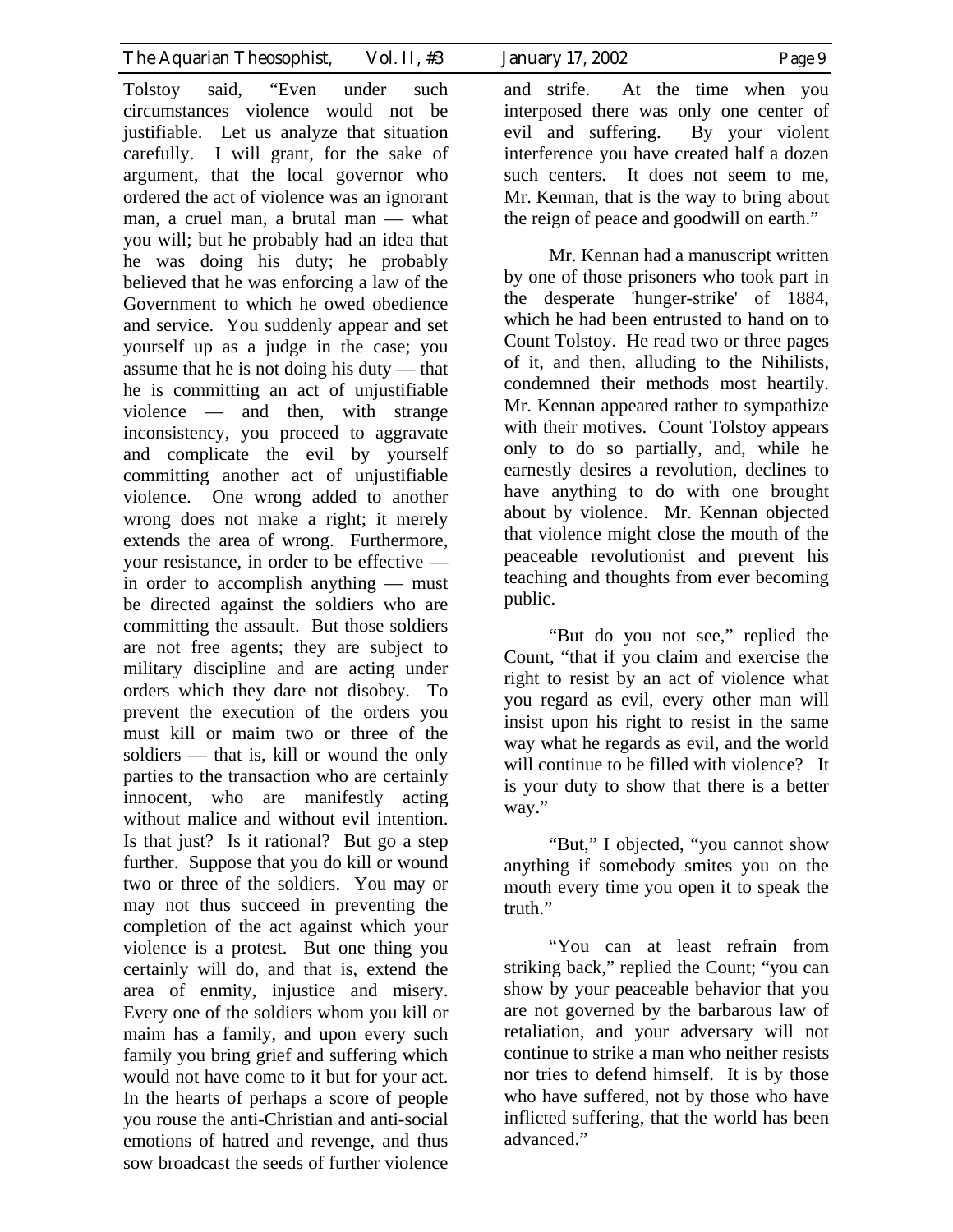I said it seemed to me that the advancement of the world had been promoted not a little by the protests — and often the violent and bloody protests — of its inhabitants against wrong and outrage, and that all history goes to show that a people which tamely submits to oppression never acquires either liberty or happiness.

"The whole history of the world," replied the Count, "is a history of violence, and you can of course cite violence in support of violence; but do you not see that there is in human society an endless variety of opinions as to what constitutes wrong and oppression, and that if you once concede the right of any man to resort to violence to resist what he regards as wrong, he being the judge, you authorize every other man to enforce his opinion in the same way, and you have a universal reign of violence?"

Count Tolstoy considers it necessary to labor for and help the poor by whom he is surrounded. But he is keenly alive to the danger of pauperizing them. In doing this he runs counter to the ideas of organized society and the existing traits of human character. He declines to regard these as sacred and immutable, and is doing what he can to change them....

Count Tolstoy's views as to his own action and practice have been... published in an authorized interview which appeared in a Russian journal. He said:

"People say to me, 'Well, Lef Nikolaivitch , as far as preaching goes, you preach; but how about your practice?' The question is a perfectly natural one; it is always put to me, and it always shuts my mouth. 'You preach,' it is said, 'but how do you live?' I can only reply that I do not preach — passionately as I desire to do so. I might preach through my actions, but my actions are bad. That which I say is not preaching; it is only an attempt to find out the meaning and the significance of life. People often say to me, 'If you think that there is no reasonable life outside the

teaching of Christ, and if you love a reasonable life, why do you not fulfill the Christian precepts?' I am guilty and blameworthy and contemptible because I do not fulfil them; but at the same time I say — not in justification, but in explanation, of my inconsistency: Compare my previous life with the life I am now living, and you will see that I am trying to fulfil. I have not, it is true, fulfilled one eighty-thousandth part, and I am to blame for it. But it is not because I do not wish to fulfil all, but because I am unable. Teach me how to extricate myself from the meshes of temptation in which I am entangled — help me — and I will fulfil all. I wish and hope to do it even without help. Condemn me if you choose — I do that myself — but condemn me, and not the path which I am following, and which I point out to those who ask me where, in my opinion, the path is. If I know the road home , and if I go along it drunk, and staggering from side to side, does that prove that the road is not the right one? If it is not the right one, show me another. If I stagger and wander, come to my help, and support and guide me in the right path. Do not yourselves confuse and mislead me, and then rejoice over it and cry, 'Look at him! He says he is going home, and he is floundering into the swamp!' You are not evil spirits from the swamp; you are also human beings, and you also are going home. You know that I am alone — you know that I cannot wish or intend to go into the swamp — then help me! My heart is breaking with despair because we have all lost the road; and while I struggle with all my strength to find it and keep in it, you, instead of pitying me when I go astray, cry triumphantly, 'See! He is in the swamp with us!"

In this report of Count Tolstoy it is impossible not to recognize the generous, just, and sympathetic man — the true Theosophist.... He is endeavoring to carry out the precepts of Christ. Not indeed, doctrinal Christianity, but to put in practice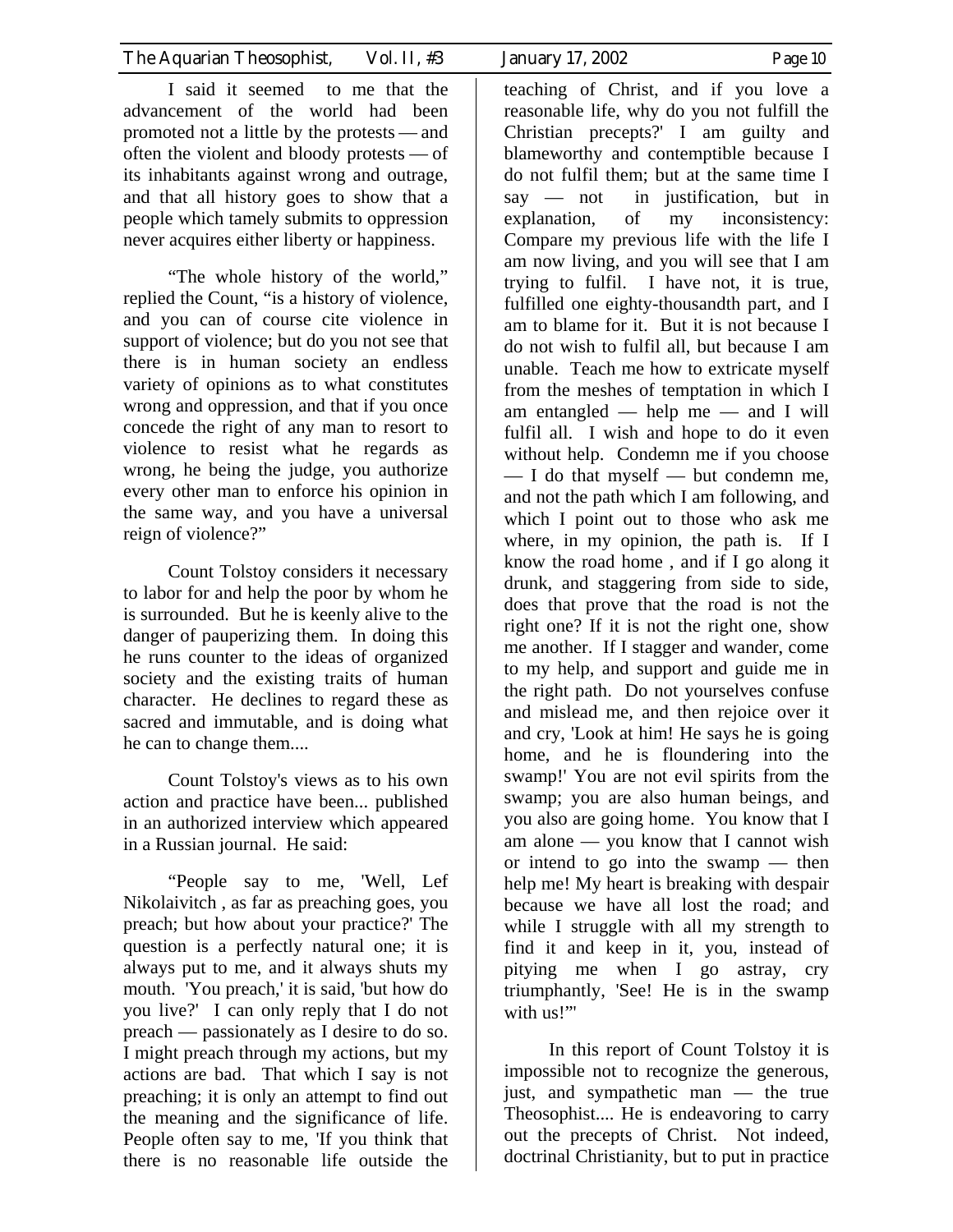the actual precepts of the Master he follows. He does this as far as he can; and even with this little (as he says) he is accused of quixotism, and is obliged to stay his hand in order to keep up the example he affords.

Why is this? For fear of interested relatives and the lunatic asylum. Here we have a man endeavoring to carry out "under an inspiration of his own" the precepts laid down by the last of the world's great teachers. What is the result of his endeavors? That he is in danger of... the lunatic asylum. Nothing is so intolerable to modern minds as an example of what they (unconsciously to themselves) recognize as that which they ought to follow, but do not. Therefore it has to be put out of sight. Since madness has been defined as a mental state which is in contradiction to the average mental state, it is evident that all religious reformers ought to be put away in a lunatic asylum....

There is a power which impels Count Tolstoy to protest against the reign of violence, and he truly replies that the readiest means of continuing this reign is to meet violence by violence. Therefore he, by his writings, and his words and life, endeavors to place before men the noblest philosophy of life that he recognizes, in answer to the appeal which is silently uttered from the hearts of many men and women in the world. [From "A True Theosophist," by A.I.R. *Lucifer*, September 1887.]

<sup>3</sup> Count Tolstoy was not only the world's most famous living novelist, but a father of five children, and a distinguished military officer. He was, for the Russian intelligentsia of that period, what Albert Einstein was for the scientific world of the West. He has had an enormous influence on the Non-Violence movement. The Count saw clearly that teachings like "The Sermon on the Mount" in the

West and the *Asvamedha Sacrifice* in the East were essential if Compassion were to grow and each of us enjoy "that blissful state of love" springing from the heart.

### *H.P.B. Commentary on Tolstoy*

[HPB comments on a remark of Tolstoy's about the disappearance of his childhood faith.]

As he says himself, his faith vanished, he knew not how. But his youthful striving after ethical perfection survived for some ten years, to die out be degrees, finally disappearing utterly. Seeing everywhere around him ambition, love of power, selfishness and sensuality triumphant; seeing all that is called virtue, goodness, purity, altruism, scorned and flouted, failing to give either inward happiness and content or outward success; Tolstoy went the way of the world, did as he saw others do, practising all the vices and meannesses of the "polite world." Then he turned to literature, became a great poet, a most successful author, seeking ever, he tells us, to hide his own ignorance from himself by teaching others. For some years he succeeded in thus stifling his inner discontent, but ever more frequently, more poignantly, the question forced itself upon him: What am I living for? What do I know? And daily he saw more clearly that he had no answer to give. He was fifty years old when his despair reached its height. At the summit of his fame, a happy husband and father, author of many splendid poems full of the deepest knowledge of mean and of the wisdom of life, Tolstoy realized the utter impossibility of going on living. "Man cannot imagine life, without the desire for well-being. To *desire*  and attain that well-being — is to *live.* Man probes life only that he may improve it." Our science, on the contrary, investigates only the *shadows* of things, not their realities; and under the delusion that this unimportant secondary is the essential, science distorts the idea of life and forgets her true destiny, which is to fathom *this* very secret, *not* what to-day is discovered and to-morrow is forgotten.

You must co-operate in the development of Humanity and in the realizing of its ideals; your life's goal coincides with that of all other men." But how does it help me to know that I live for that for which all Humanity lives, when I am *not* told *what it is for which that very Humanity does live?* Why

 $<sup>1</sup>$  This is what the Theosophists call "living the life"</sup> — in a nut-shell. — H.P.B.

 $2$  Emphasis added. The Count must have read that jewel of Theosophical literature "Love With an Object"! *Fohat,* Universal Love, or the "electric power of affinity and sympathy," is the key to making Theosophy a *living* power in one's life. — L.O.S.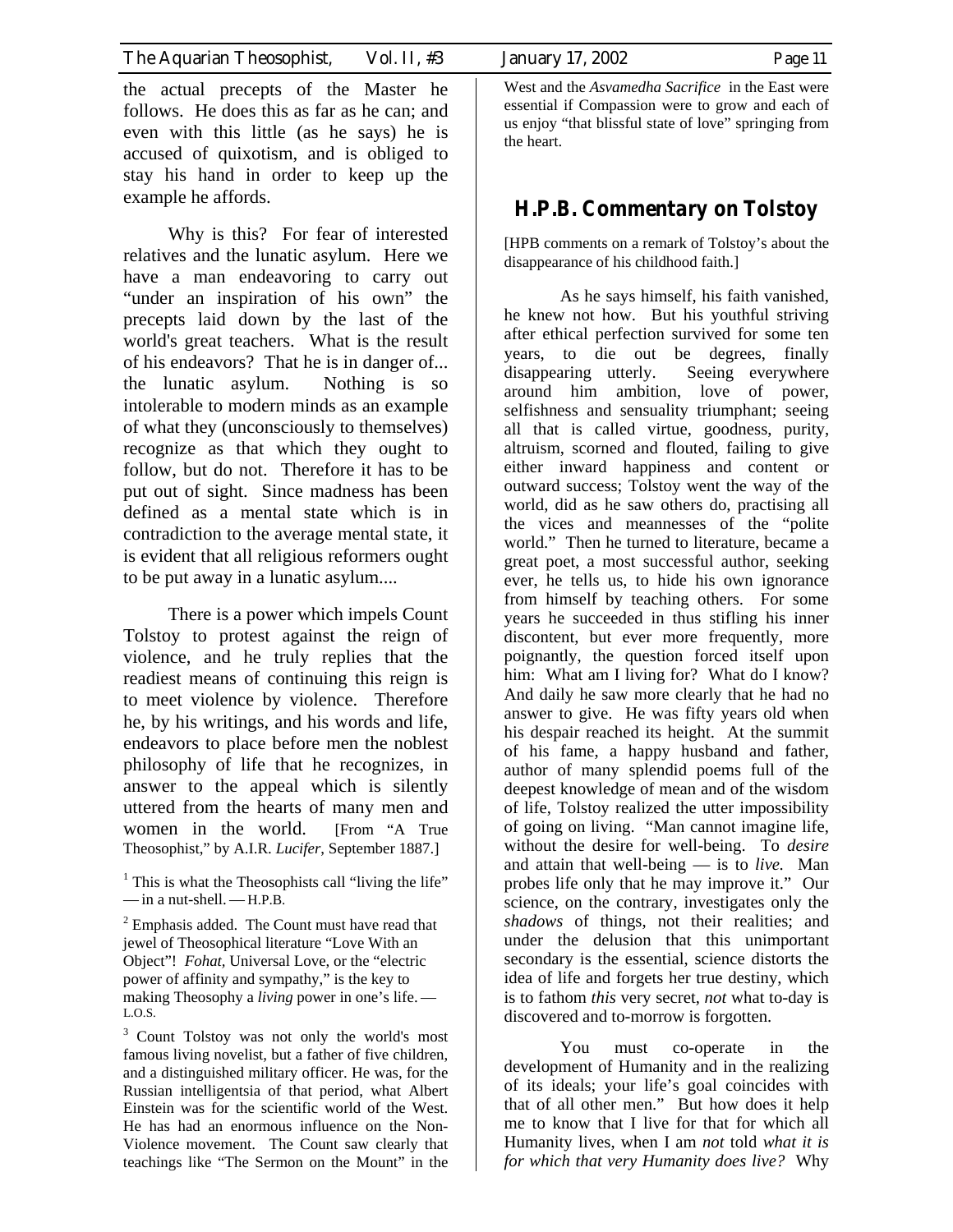does the world exist? What is the outcome of the fact that it does exist and will exist? Philosophy gives *no* answer....

Studying the Gospels, he came to find the kernel, the essence of Jesus' teaching in the Sermon on the Mount, understood in its literal, simple sense, "even as a little child would understand it." He considers as the perfect expression of Christ's law of Charity and Peace, the command, "Resist not evil," which to him is the most perfect rendering of *true* Christianity, and this command he describes as "the sole and eternal law of God and of men." He also points out that long before the appearance of the historical Jesus, this law was known and recognized by all the leaders and benefactors of the human race. "The progress of mankind towards good," he writes, "is brought about by those who suffer, *not* by those who inflict, martyrdom."

.... True life, therefore also true happiness, consists — not in the preservation of one's personality, but — in absorption into the All, into God and Humanity. Since God is Reason, the Christian teaching may be formulated thus: subordinate thy personal life to reason, which demands of thee unconditional love for all beings. $<sup>1</sup>$ </sup>

The personal life, that which recognizes and wills only one's own "I," is the animal life; the life of reason is the human, the existence proper to man according to his nature as man. From the remotest times onwards, Humanity has ever been conscious of the torturing inner contradiction, wherein all who seek after personal well-being find themselves. As, unfortunately, there is no other solution of this contradiction except to transfer the center of attraction of one's existence<sup>2</sup> *from* the personality, which can never be saved from destruction, *to* the everlasting All, it is intelligible that all the sages of the past, and with them also the greatest thinkers of later centuries, have established doctrines and moral laws identical in their general meaning because they saw more clearly than other men both this contradiction and its solution. It is not discovered by logical deduction, but intuitively. The spiritually awakened or regenerated man suddenly finds himself transported into the eternal, timeless condition of the life of pure "Reason."



#### Another Look at the Big Bang Theory

Editor, The Aquarian Theosophist:

I read Peter's comments on the Big Bang theory and wish to present another view. I consider this theory to be an intuitive approach by modern cosmologists and astronomers to certain concepts of Occult Science. We cannot expect wholesale acceptance by modern scientists of the theosophical teachings of seven planes and seven principles, but I think we should rejoice if any scientist accepts some portion of our theosophical teachings.

Theosophists accept HPB's teachings intuitively, but scientists demand rigorous proof. I think HPB had at least two good reasons for not providing such proofs. First, we must make the effort to discover those proofs for ourselves rather than have them handed to us on a platter. Second, she could not reveal certain powerful occult truths because we would almost certainly misuse them. Mr. Judge gave the same reason in the first chapter of the *Ocean of Theosophy* for sometimes keeping knowledge of the sevenfold nature of man and the universe secret.

Prominent British physicists R. Penrose and S. Hawking have theorized that the origin of the Big Bang is a singularity (a point without physical dimensions). In occult terms this would be a *laya* center, which is a very metaphysical (higher plane) idea. The motion of celestial island universes away from each other is also occult. It reflects the outbreathing of Brahmâ, which is half of the cycle of inbreathing and outbreathing. In a pulsating universe, pulsation indicates the duality of manifestation. The heart, breathing, and the very cells of our body have dual motion.

The concept of a singularity might also represent the existence of an Absolute Principle behind manifestation, or perhaps the existence of a Universal Oversoul, or perhaps both. In either case, Oneness prevails at all levels under the rule of Cyclic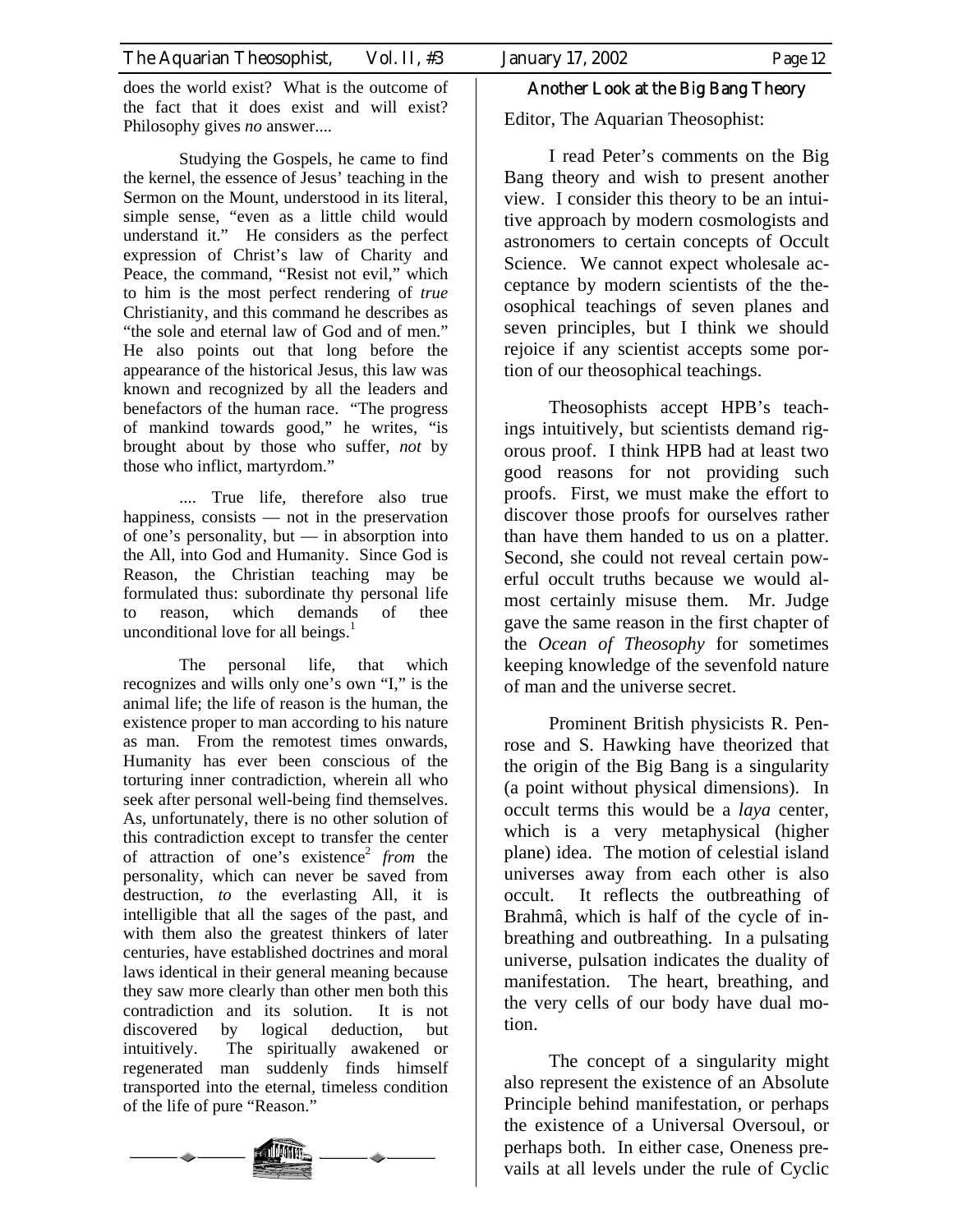Law. This brings together the three fundamental propositions of the *Secret Doctrine*.

The Big Bang Theory does not rest on exact mathematics or logic but rather on observations of the shifting of spectral signatures. Let me explain briefly for those not familiar with this aspect of physics. Each element produces one or more light or dark lines in the visible spectrum of light at exact, measurable frequencies. If a frequency is absorbed by the element the line is dark; if rejected, it is bright. The assumption is made that basic identifiable elements (hydrogen and helium, for example) are found throughout the solar system and the cosmos. If this assumption is false, then the whole theory collapses. If true, then we can draw certain conclusions about far-away regions of the universe and the motion of galaxies.

The law of analogy (the microcosm and the macrocosm follow the same universal patterns, or "as above, so below") is a truism in occult science. It therefore seems reasonable to assume that the astral building blocks of matter might be the same everywhere even though conditions may differ widely. The physical plane is modeled on its astral prototype. We have observed that the structure of galaxies and star systems is similar, and it has been postulated that the atom is similarly structured. The structure contains a dense nucleus surrounded by whirling lighter particles—a central high-energy star with planets circling around it. Why not extend the pattern to the pulsating motion of cosmic entities (galaxies) to or from each other? The two kinds of pulsation are similar mathematically. Mathematics, queen of the sciences, was an important part of education in the schools of Pythagoras and Plato.

A shift in the spectral signatures of basic elements indicates that these elements are moving either toward or away from our solar system. The evidence indicates that they are currently moving away

at what seems to us a high speed. This is like the Doppler effect any of us can witness as a moving train travels toward and away from us. The train's whistle changes pitch to our ears, and from that pitch we can tell whether the train is coming toward us or going away from us. The medium in this case is sound, but it could be light or any other kind of wave.

Incidentally, the term "big bang" was coined by Hoyle, who opposed the concept. Almost all other astronomers have accepted it.

G.E.N.



# THE COFFEE KLATCH

**Coffee Maker:** My customers should have some excitement in their mental life. They are looking a little mosseaten and stench driven by undigested tid-bits. Ah! Here comes a mental heavyweight.

My good sir, What will you be a caring for today, and while you're weighing the pros and cons of the season, I shall unveil to you the latest news surrounding the "Brazil Nut Quandary"!

# The Brazil nut effect gets more jumbled

Shake a can of mixed nuts long enough and the biggest nuts end up on top. Studied since the 1930s but still poorly understood, this phenomenon — called the Brazil nut effect — also occurs in batches of particles ranging from stones to powders.

The phenomenon is of more than academic interest. In drug manufacturing, for instance, such separations could lead to unevenly blended powders. That could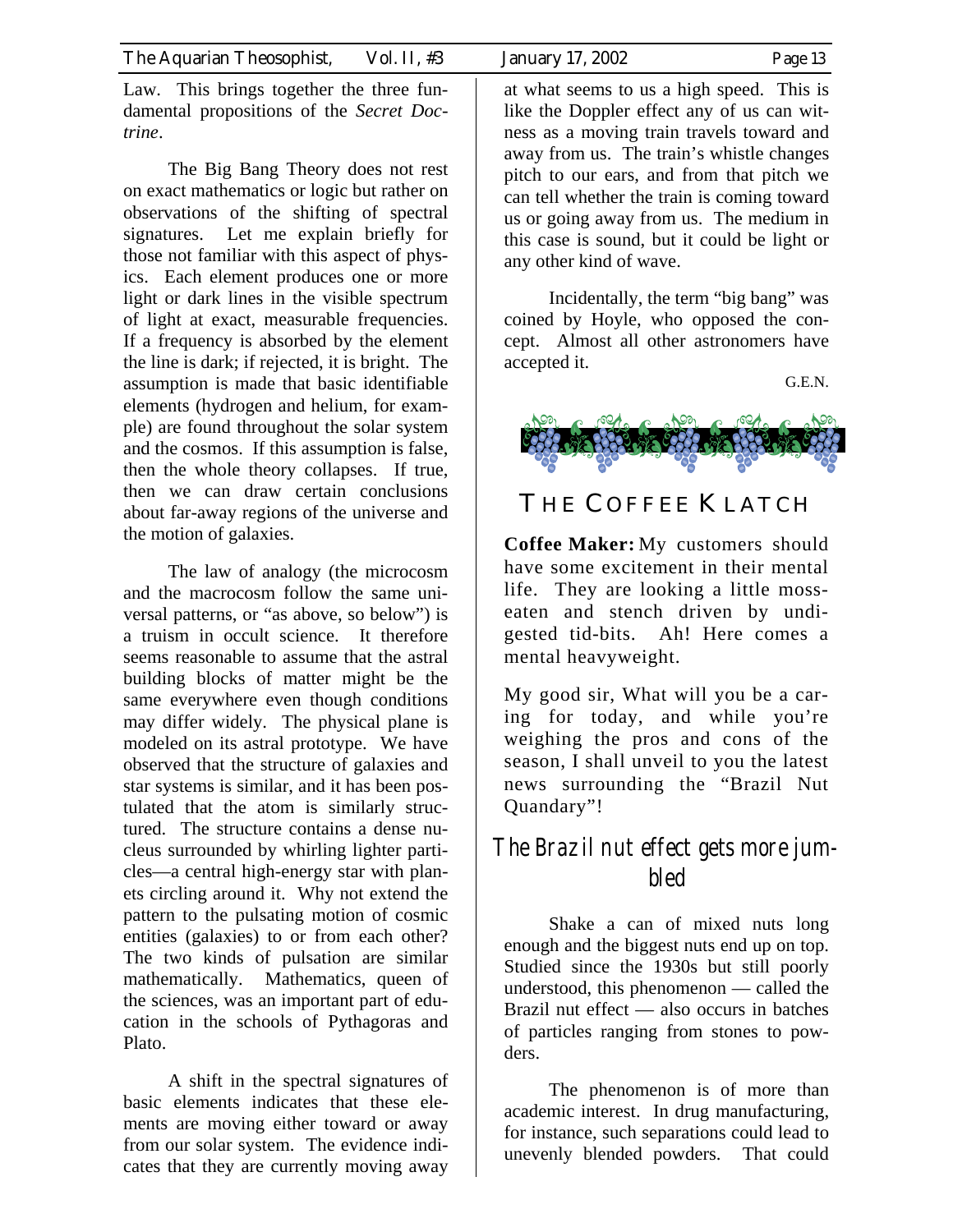throw off dosages in pills made from the mixtures.

In recent years, researchers found that the weights of particles in a granular mix — not just the grains' different sizes are important factors in the Brazil nut effect.

Now, a new experiment shows that the nature of the particles alone isn't enough to explain what's going on.

Sidney R. Nagel and Heinrich M. Jaeger, both of the University of Chicago, and their colleagues find that the air around the grains also plays a vital role. What's more, the effect of a particle's weight is more complex than previously reported, the researchers say.

They've issued "a wake-up call," comments Robert P. Behringer of Duke University in Durham, N.C. The Brazil nut effect was already "a pretty perplexing problem, and they've upped the ante of what we'll have to unravel if we ever hope to understand it," he says. The Chicago team reports its findings in the Nov. 15 *NATURE.*

Around a decade ago, the prevailing account of the Brazil nut effect held that smaller particles in a shaking container fill in transient gaps that open beneath the larger particles. This makes the big guys rise (SN: 3/28/87, p. 201). To be sure, that's still part of the explanation.

Experiments by Nagel, Jaeger, and their collaborators in the early 1990s revealed that granular materials in a shaken cylinder undergo a convective flow, rising at the middle and falling at the sides (SN:  $6/26/93$ , p. 405). This churning strands big bits at the top. Experiments indicating that heavier bits rise faster than lighter ones of the same size have more recently demonstrated that particle density also plays a role.

To look deeper into the contribution of particle density to the Brazil nut effect,

the Chicago researchers shook a gum-ballsize acrylic shell that they had placed in a mug-size cylinder filled with smaller particles, such as glass beads or poppy seeds. To vary the acrylic ball's density, the researchers filled it with varying amounts of lead shot, explains team member Matthias E. Möbius.

After pushing the big ball down into the surrounding particles, the researchers sealed the container, placed it on a mechanical shaker, and measured the ball's motion. Much to their surprise, the researchers found that at normal pressure both the heaviest and the lightest of the big balls moved to the top ahead of balls of intermediate weight, Möbius says.

The scientists also pulled increasing amounts of air out of the cylinder to see how the gas in the system affected the results. The weight-dependent variation eventually vanished. Moreover, in the evacuated cylinder, a ball of almost any weight rose faster than it would in normal pressure.

No one has yet explained the new results, Nagel says. His team is planning additional experiments to determine how air affects the movement of the small particles. For now, anyway, the Brazil nut effect continues to vex scientists.

> —P. WEISS [*Science News,* Vol. 160, Nov. 17, 2001, p.309]

**Person sipping tea at the back:** I shall never be able to look another nut in the face after this.

**Pompous man in the back complaining bitterly about the taste of his tea:** Aye say Sir, but this tea is not freshly drawn! Nothing could taste like this straight from the simmer.

**Collected lady in the right center booth:** Haven't we enough bad news for the day?! Put a smile on your face and *tip* the "house." Coffeemaker scrimps to keep the lights on, and lets us hang-out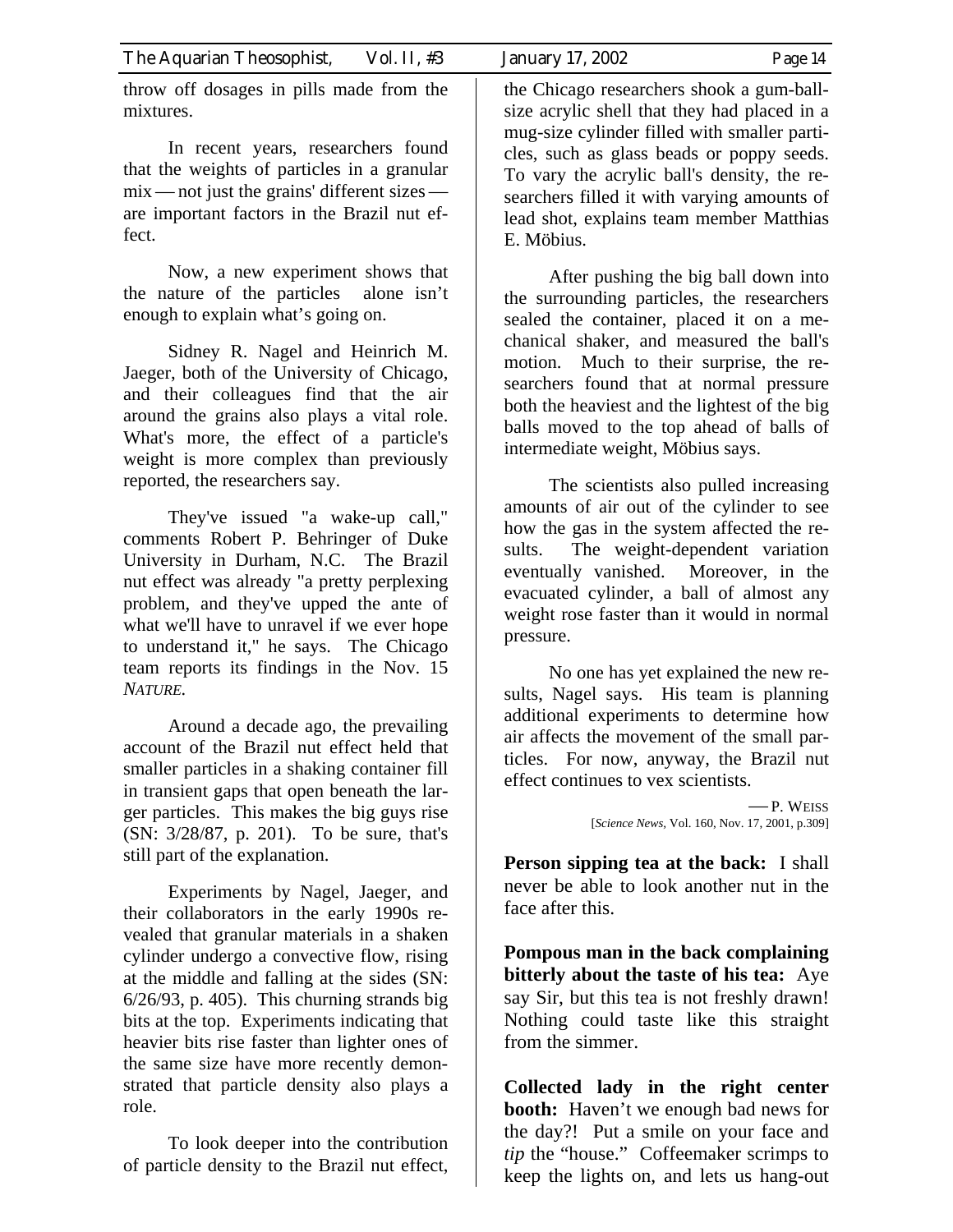for precious little. Besides I've been reading about Karma lately. Did you know that good deeds force all of us to choose the fork in the road? We should watch our skirts and mind our steps lest some peripatetic saint wander in and force us to change our ways.

**Smart Aleck:** Madam you are the one that made you what you are, don't blame it on the saints!

**Collected Lady:** Have you not heard of the "Inductive Power of a good example"? Listen to this and see for yourself!

Not all the commandos are in Afghanistan by any means. There's more than one army on this planet and their "principles" of action are not the same:

Sometimes we are slow to realize that "service to others" is a **power** in itself. The more universal and unhindered the motive the faster the connection to higher states of consciousness, or in Mr. Crosbie's words:

You have the right attitude, I believe, and as time goes on, more and more light will come and other steps appear. It is just to keep moving, with face turned in the right direction. Masters do not elect their disciples; **the disciples elect to serve,** and thus constitute themselves disciples to the extent of the completeness of their self-abnegation and service. (*The Friendly Philosopher,* p. 201)

The experience of the Ego in its progress on this plane is a series of progressive awakenings, and awakening means "awareness." It knows the landmarks on its way back to Divinity. … We are surrounded by an "invisible escort" as long as our faces are set toward the goal and we remain staunch to Their program. They neither push, pull, nor hinder voluntary action. To do so would prevent true self-reliance. …

We are all links in the chain; what affects one affects all, in degree. Every one

who endeavors to help others in any real way puts himself in the place where he must take reactions. (*Ibid.,* p. 206)

By refusing to denigrate the exoteric work and do whatever in good conscience we are able to do, we bring more light into the *wheel* of ULT's destiny. Light by its very nature is universal — "From the effulgency of light — the Ray of the Ever-Darkness — sprung in space the re-awakened energies." Karmic law becomes active rather than passive when a Self-sacrificer arises and *change is in the air*. "Choosers," whether they be *Kurus* or *Pandus* can no longer evade the issue.

There are **elite troops** even in the "Army of the Voice," but the *Commandos* in this Army get their boot camp in the world of Service. Their **Object of Service** is what the *Anugita* calls "the first entity" — *Space.* [Chap. 28, p. 337] Being a battalion of candles, their personal life reveals itself as fuel for the *flame*.

## A SPICE TAKES ON ALZHEIMER'S DISEASE

\_\_\_\_\_\_\_\_\_\_\_\_\_\_\_

India has one of the lowest rates of Alzheimer's disease in the world. A diet rich in curcumin, a spice used in yellow curry, may offer a potential explanation and a new therapy for the brain disorder, according to a new study.

Research over the past few years has documented that regular use of nonsteroidal anti-inflammatory drugs (NSAIDs), such as ibuprofen, significantly reduces a person's chance of developing Alzheimer's disease (SN: 8/12/00, p. 101). Yet physicians hesitate to recommend regular use of NSAIDs because the drugs can have serious side effects, including liver and kidney damage, when taken for extended periods.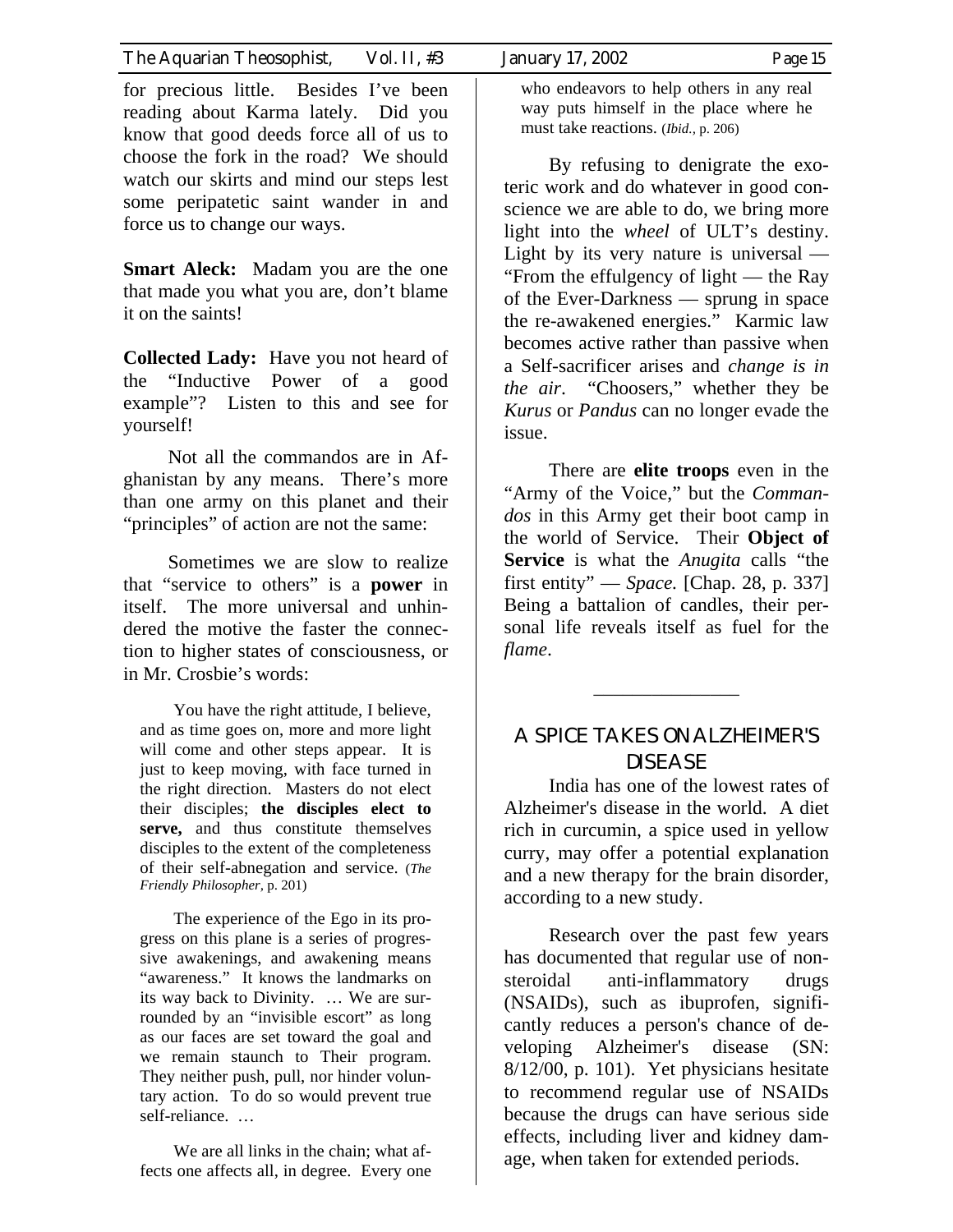Looking for a safer and perhaps better, option Greg M. Cole and Sally A. Frautschy of the University of California, Los Angeles (UCLA) have turned to curcumin. The spice has well-known antiinflammatory properties and is safe even when people regularly ingest large amounts. Unlike NSAIDs, curcumin is also an antioxidant--it thwarts the damage caused by reactive molecules called free radicals. Such damage may contribute to Alzheimer's disease, the researchers note.

The UCLA scientists have tested curcumin on mice genetically engineered to develop the brain lesions called amyloid plaques, which characterize Alzheimer's disease. In one experiment, the plaque burden in mice eating food laced with curcumin was 43 percent less compared with that in mice not ingesting the spice. Eating curcumin also reduced inflammation and free radical damage in the mouse brains, the researchers report.

 $\overline{\phantom{0}}$  J.T. [Science News, 12-08-01, Vol. 160, No. 23, p. 362]

## **DNYANESHVARI**

#### **XIV**

[The *Dnyaneshvari* is mentioned many times by Madame Blavatsky, always in glowing terms. The following rendition is extracted from Manu Subedar's translation. The great Sage, Dnaneshwara Maharaj, sang this work to his people when he was quite young. He did it in their native language, Marathi, about 700 years ago. It is his commentary on the *Bhagavad Gita.*]

### Chapter VI

#### [Continued from Vol. II, #2]

**Shri Krishna says to Arjuna:** In the philosophy of unity (*Adwaita*), no one gives anything. The dream of birth and death arises when the soul is sleeping in ignorance in the bed of doubt and desire. Then comes awakening, which reveals that the

whole thing is false. All this lies within oneself. Man's ruin arises from the false importance given to his body. A man who feels this affection for his body, is like an insect building the cocoon which will kill him. It is pure blindness and mental confusion of a person, who says "I am not myself and have been stolen." The truth is that he is **THAT**.

Does one die by a wound inflicted in a dream? A parrot holds on to a rod it is sitting upon, though it is free and could fly off except for mental doubts. The notion that one is fettered makes one fall deeper into the bonds. Tell me how he, who is actually free, could be in bonds? A man, bound by his own false notions, is his own enemy, but he who turns his back on doubt, may be said to know himself. From such a Yogi, who has controlled his own mind and eliminated all desires, the great Self (Paramatma) is not distant. When the alloy is removed, gold acquires full value. So all beings can reach Brahman when the false notions are eliminated. The space enclosed in a vessel is not different from space as a whole, when the vessel is destroyed. When the false feeling regarding the body has been eliminated, the great Self (Paramatma) is already there. Heat and cold, pain and pleasure are notions. There is no question in these of respect or disrespect. Wherever the sun goes there is light. So whatever appears before the Yogi is Brahman. Just as rain falling from the clouds does not hurt the ocean, so good and evil do not affect the Yogi. Constant reflection on the world discloses to him, that this is unreal and that true knowledge resides within himself. There can be no question of limits where *oneness* resides. The Yogi, though inhabiting this body, brings himself to the level of Para-Brahman. He has subdued the senses and reached perfection in Yoga, because he makes no distinction between the small and the great, between a heap of coal the size of mount Meru and a plot of earth. If he finds a jewel equal to the value of the whole earth, he still regards it with the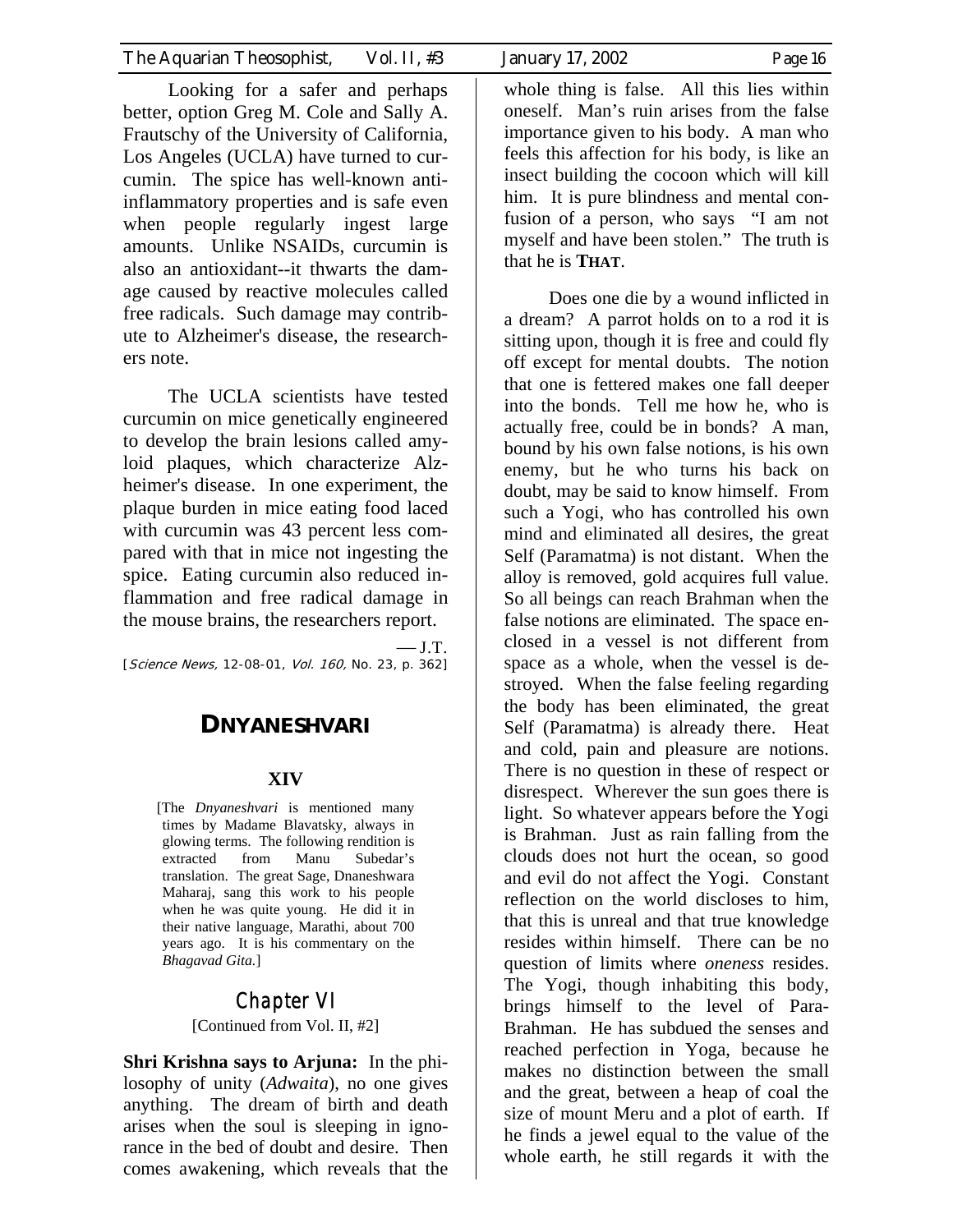same eyes that he would a piece of stone. He does not feel, even in imagination, the difference between a friend or foe, a wellwisher or otherwise. Having got the fixed realization that he is everything, who can be his relation and who can be his enemy and on what account? To him, the meanest is the same as the highest. How can gold be different when it has been tested by the same process, *viz.,* the touchstone? His attitude towards everyone is the same, and he regards everyone constituted by Para. Brahman, just as ornaments of different shapes cast in different molds all consist of the same gold. Different appearances and varieties in this world do not confuse him, when he has got this supreme knowledge. He finds the Supreme Being is every one just as in looking at a piece of cloth, one finds threads in it everywhere. His balanced intelligence has come to regard the world as ONE. In him reside the virtues of the holy places. In his presence arises mental satisfaction. Through his association, doubts disappear and conversation becomes the quintessence of philosophy.

**Arjuna says to Shri Krishna:** These saintly qualities are not in me. I am incapable of achieving them, but I may acquire the necessary qualification, if you undertake to advise me. I will strive hard if I can become Brahman myself. In the meanwhile, what you have described fills me with wonder. What a great thing this perfection must be. Will you enable me to reach it?

**Shri Krishna says to Arjuna:** Yes. Under the tree of Yoga are lying fruits in the form of salvation. The Lord Shiva himself still treads the path of pilgrimage to this tree.

Not all ascetics find this Tree. Many wander in the bylanes of their heart, but by constant practice, they reach the proper path. When this high road of the wisdom of **Self** is seen, the Yogis leave all other paths of ignorance and pursue it. The sages have followed this path. The wise men as well as the great teachers have all

reached attainment on this path. Reaching this **Self**, a man forgets hunger and thirst and does not even remember the difference between day and night. Wherever he sets foot, he strikes on a mine of liberation. Even if one strays from the path a little, the Bliss of heaven is near at hand. Like the sun that moves from the east to the west without flinching, one should tread this path for the sake of liberation, with firmness. Wherever this path leads, there is nothing but Self. It is no use talking about this. You will experience this yourself.

**Arjuna says to Shri Krishna:** When will this happen? I am drowning in the ocean of anticipation!

**Shri Krishna says to Arjuna:** Don't be impatient. You need not ask for what I am about to describe to you.

For practicing Yoga, one should find a quiet and attractive place, from where one would be reluctant to leave and where the feeling of renunciation would grow. The place would be such as to secure association of sages and general contentment of the mind, where one can maintain enthusiasm with firmness. This place should be such as to induce practice and to secure experiences reaching right down to the heart. In such a place beauty remains unbroken and so firm is the faith in asceticism that even the non-believer, if he comes there, he should desire to stay there. Such a place detains him, who wishes to go away, fixes the wanderer and encourages the feeling of asceticism. Even a sportive monarch, if he passes through such a place, would desire to live there by himself, giving up his kingdom. In such a beautiful and pure spot, the eyes see the true form of Brahman. A place like this is to be occupied by the seeker, away from the dust of populace. Trees bearing sweet fruits are there. At every corner there are streams of pure water offering plenty of drink even outside the rainy season. In such a spot the heat of the sun should be moderate and sweet breezes constant. Quietness should reign there, and there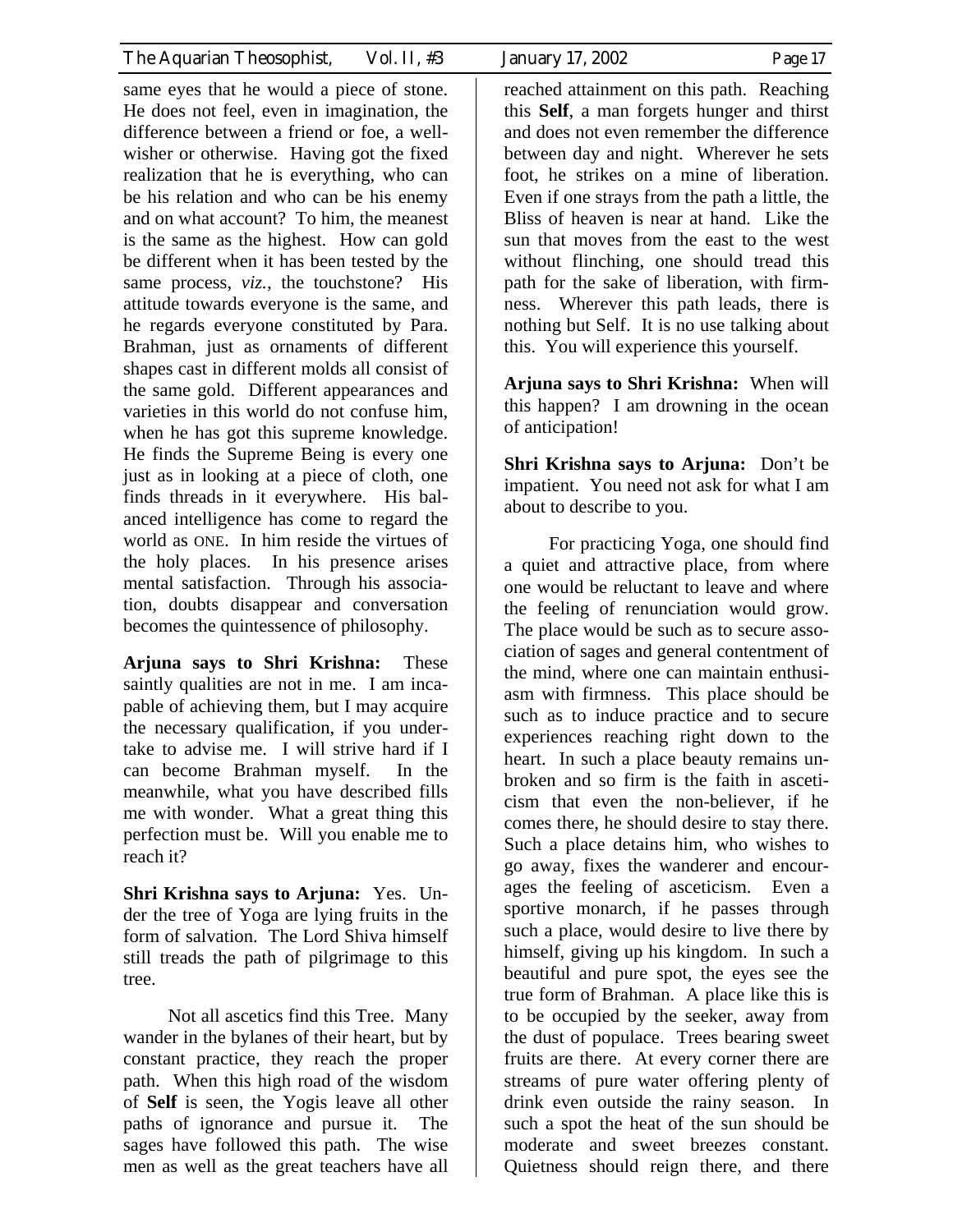should not be too many beasts, birds or insects. But the swan's "chakrawak," the cuckoo, and the peacock might be there. In such a place there might be a secret convent or a temple of Shiva, permitting quiet and undisturbed practice of Yoga. Select a place where the mind is happy. Reject a place where the mind is disturbed. Then establish a seat of grass and on that the buckskin and in the middle of that a clean cloth. The seat should be neither too high nor too low.

Then concentrating the mind, remember the greatness of the teacher (Guru) and practice Yoga. Even then respectful memory of the teacher Guru destroys personal pride and produces purity in the heart. The objects of sense will be forgotten. The storm of the senses will not be there and the mind will find rest.

[TO BE CONTINUED]

# The Global Village Sarasota, Florida Theosophy Group

Meets Weekly on: WEDNESDAYS:  $-7-8:15$  P.M. SUNDAYS  $- 11$  AM  $- 12:30$  PM

We are a very friendly group of students with various religious and philosophical backgrounds. Our goals are to discuss and understand the universal truths of Theosophy.

On Wed. nights we are studying, *The Ocean of Theosophy* by W.Q. Judge, and on Sunday mornings we're discussing *Isis Unveiled* by H.P. Blavatsky and *Light On The Path* by Mabel Collins.

We structure our meetings so that anyone who is visiting for the first time will feel comfortable and easily follow along.

Most topics include: The Absolute, Karma, Evolution, Reincarnation, Universal Truths and Eastern/Western esoteric philosophies. Meetings are free and all are welcome.

Our address is: 2700 S. Tamiami Tr. Suite #14 (we're moving to Suite #11 in October), Sarasota Florida, and our phone number is: 941-312-9494.

Please feel free to call Bob Waxman anytime if you need any additional information.

# United Lodge of Theosophists

**Theosophy Hall 77 W. Encanto Blvd. Phoenix, Arizona 85003** 

**Telephone (602) 301-8363**  Email: phxultlodge@hotmail.com

**Study Classes Sunday Evenings 7:30 - 8:30 pm** 

#### *The Key to Theosophy* **by H.P. Blavatsky**

All welcome No collections

## Thoughts for Thinkers

The first lesson taught in Esoteric philosophy is, that the incognizable Cause does

essential aspect.

not put forth evolution, whether consciously or unconsciously, but only exhibits periodically different aspects of itself to the perception of finite Minds. Now the collective Mind -- the Universal -- composed of various and numberless Hosts of Creative Powers, however infinite in manifested Time, is still finite when contrasted with the unborn and undecaying Space in its supreme

*SD-II,* 487

If you were to destroy in mankind the belief in immortality, not only love but also every living force maintaining the life of the world would at once be dried up.

> *The Brothers Karamazov* FEDOR M. DOSTOEVSKI

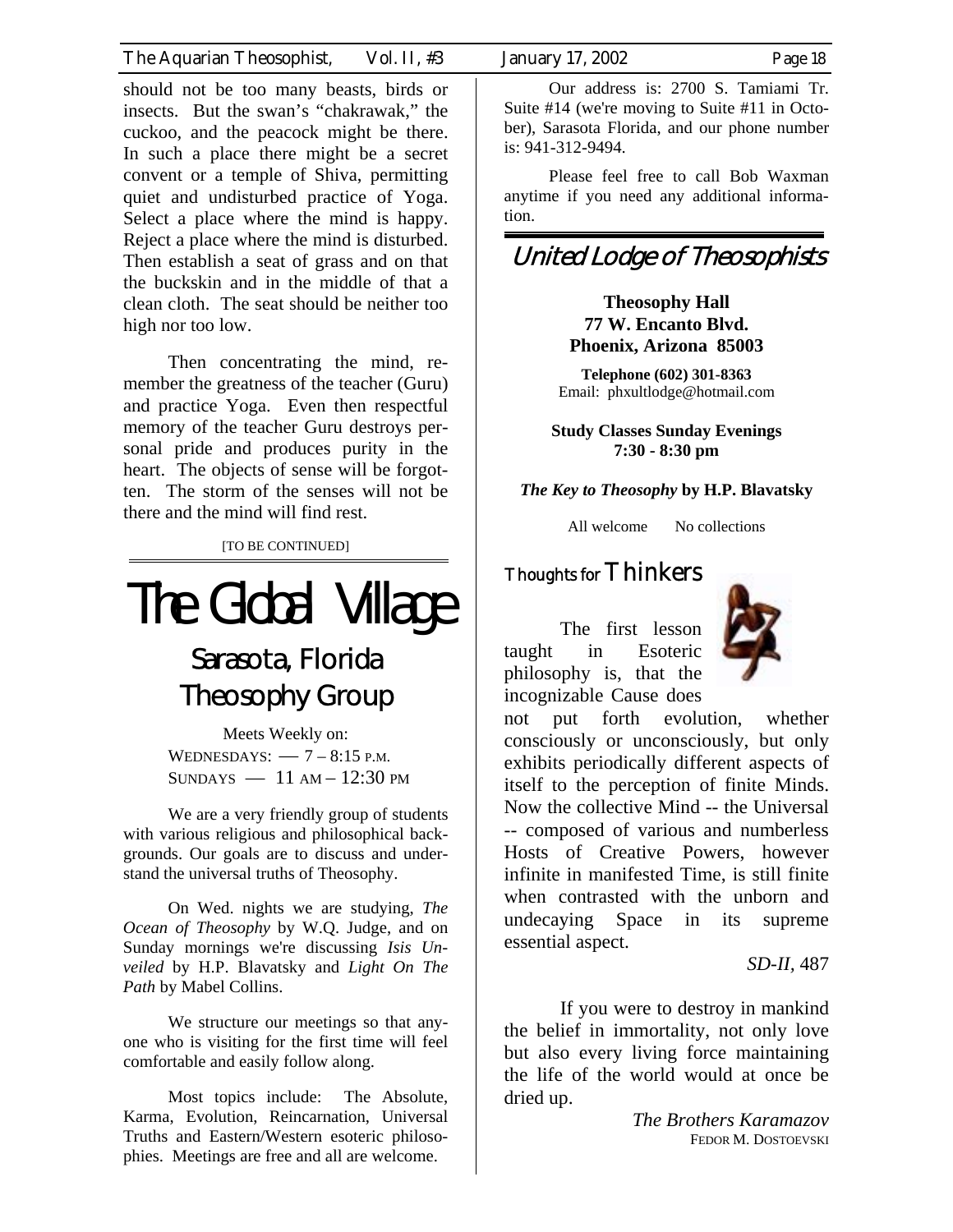

**Sundays 8.00 - 9.00 p.m. INFORMAL MEETINGS All are welcome to attend the meetings: they are held in an impersonal, friendly atmosphere.** 

> **THEOSOPHICAL STUDY CLASS Wednesdays 7 - 8 p.m.**

**THEOSOPHY HALL**  347 East 72 Street

**ALL WELCOME – START ANYTIME -No fees or collections-**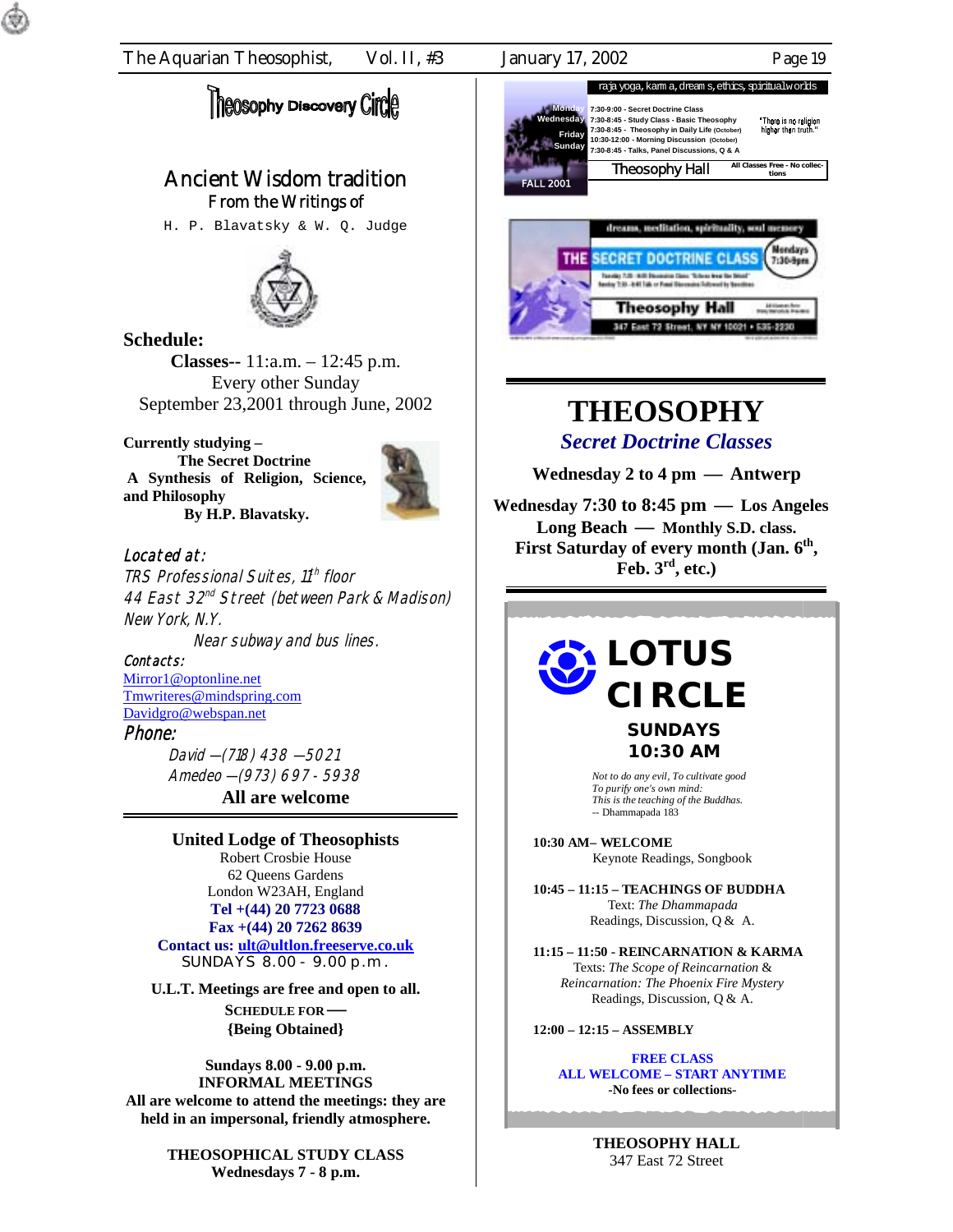New York, NY 10021 (212) 535-2230 e-mail: otownley@excite.com

**A Theosophy study group** has been established in **Taos, New Mexico**. We will get more details for the next issue.

**Den TEOSOFISKA Ursprungliga Undervisningen UNITED LODGE OF THEOSO-PHISTS, Malmölogen Kungsgatan 16 A, Malmö**

#### **DHARMAGRUPPEN Höstterminen onsdagar 18.00 - 19.00 Studiegrupp i Den Hemliga Läran av HPB**

**I höst studerar vi Den Hemliga Läran eller Dzyans Bok som den förmedlades av Helena Blavatsky på uppdrag av Mästarna från den Stora Logen.** 

**Vi kommer att belysa DHL från olika håll, bl.a. från dagens vetenskapliga upptäckter. Det kommer att ges stort utrymme för frågor och samtal kring den teosofiska filosofin.** 

**Den Hemliga Läran kan betraktas som den teosofiska filosofins ryggrad. Det mesta som finns i denna bok speglar kärnan i teosofins esoteriska lära.** 

**"Det finns ingen Religion högre än Sanningen"** 

#### **Välkomna!**

#### **ULT-FÖREDRAG kl. 19.30 - 20.30 November**

den 7 november....Vad innebär kollektiv karma? den 14 november....Tibet, Panchen Lama & Blavatsky den 21 november....Spinoza (stora teosofer genom tiderna) den 28 november....Esoteriska Samtal: Teosofi & Channeling

#### T.K.s BOKHANDEL

**Teosofiska Kompaniets Bokhandel** är öppen på ONSDAGAR före och efter föredraget 18.00-19.00 och 20.30-21.00 på Kungsgatan 16 A, II vån.

**Litteratur**: Boklista skickas gratis. Böcker kan beställas per post, telefon, Internet eller köpas direkt hos:

**Teosofiska Kompaniet**, Roslins väg 6, 217 55 Malmö • tfn **040-26 22 11 • 0709-26 22 12**

E-post: **redaktionen@teosofiskakompaniet.net** Internet**: www.teosofiskakompaniet.net**

TEOSOFISKA RÖRELSEN (ISSN 0281-1103) är en U.L.T.- tidskrift som behandlar den grundläggande teosofiska filosofin. Den återspeglar teosofiska tankar och utforskar de filosofiska grunderna och det terapeutiska användandet av tidsåldrarnas samlade visdom. Den innehåller forntida texter och översättningar ur den teosofiska rörelsens arkiv. Artiklarna i tidskriften vänder sig till deras intuition "**vars visshet om Visdomens Mästare är levande i hjärtat**". Den innehåller också artiklar av olika nutida författare som vill dela med sig resultatet av sina individuella reflektioner och erfarenheter.

Teosofiska Rörelsen har övergått till att bli en **gratis Online-tidskrift** och kommer att ges ut löpande med under 2001. Samtliga äldre årgångar av TR kommer att publiceras på vår hemsida framöver.

**T.R. Arkivet**.Gamla tidskrifter kan i den mån det finns några kvar i lager fortfarande köpas årgångsvis för **60:-/årgång plus frakt** 

Stiftelsen Teosofiska Kompaniet TKs verksamhet drivs helt och hållet på ideell basis. Alla donationer i form av gåvor, arbetsinsatser eller dylikt som stödjer vårt fortsatta arbete är därför varmt välkomna.

**Postgiro**: 444 58 09-9 **Bankgiro**: 5271-7972

> **Antwerp — BELGIUM**  [Will try to obtain new schedule]

**LOGIE UNIE DES THÉOSOPHES Loge Unie des Théosophes 11 bis, rue Kepler – 75116 Paris** 

#### **Välkomna!**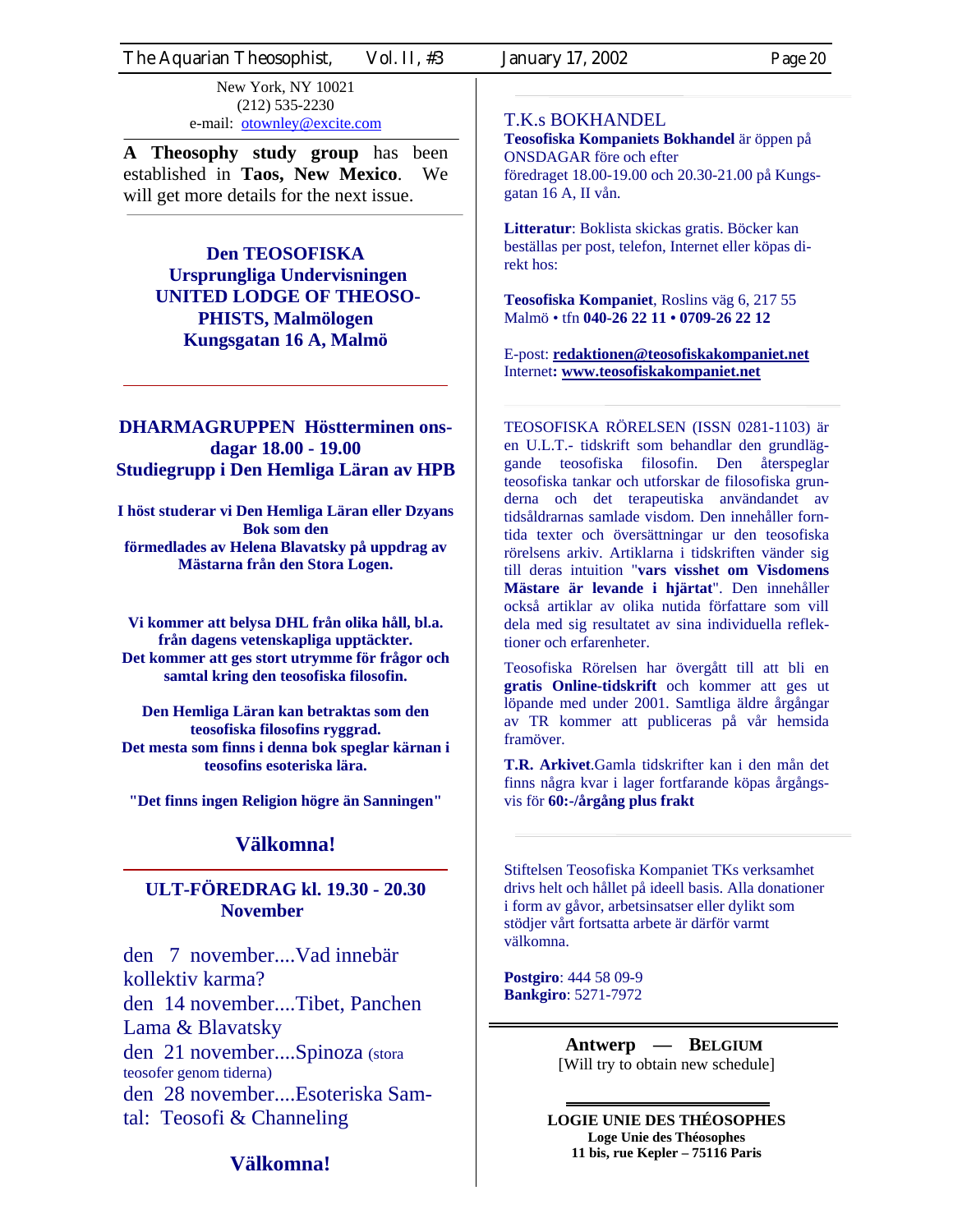**Conferences — Panels** 

[Schedule being obtained]

**Los Angeles 245 West 33rd Street Los Angeles, CA 90007** 

**Wednesday 1:00 p.m. — 2:15 p.m. Studying** *Bhagavad Gita* 

*Loge Unie des Théosophes Douala Camaroon B.P. 11372 Douala Localisation Ndog - Bong* 

*Heures d'ouverture: mercedi 19h – 20 h 15 Samedi 19h – 20 h 15*  **Toutes les activités de la Loge sont libres et gratuites Les reunions commencent et se terminent aux heures précises indiquées La Loge est maintenue en activité par des participations bénévoles Tel: 40-76-72** 

**SEND AN Email OFYOUR MEETING SCHEDULE FOR POSTING (ultinla@juno.com)** 

#### THE BIG BLUE UMBRELLA

THIRD FUNDAMENTAL

#### *Brotherhood: The Entrance to the Inner Life*

In order that we may be able to effect this work…, we have to sink all private differences. Many are the energetic members of the Theosophical Society who wish to work and work hard. But the price of their assistance is that all the work must be done in their way and not in any one else's way. And if this is not carried out they sink back into apathy or leave the Society entirely, loudly declaring that they are the only true Theosophists. Or, if they remain, they endeavor to exalt their own method of working at the expense of all other earnest workers. This is fact, but it is not Theosophy. There can be no other end to it than that the growth of the Society will soon be split up into various sects, as many as there are leaders, and as hopelessly fatuous as the 350 odd Christian sects which exist in England alone at the present time.

 Is this prospect one to look forward to for the Theosophical Society? Is this "Separateness" consonant with the united Altruism of Universal Brotherhood? Is this the teaching of our noble MASTERS?

 Brothers and Sisters in America, it is in your hands to decide whether it shall be realized or not. You work and work hard. But to work properly in our Great Cause it is necessary to forget all personal differences of opinion as to how the work is to be carried on. Let each of us work in his own way and not endeavor to force our ideas of work upon our neighbors. Remember how the Initiate Paul warned his correspondents against the attitude of sectarianism they took up in the early Christian Church: — "I am of Paul, I of Apollo's," and let us profit by the warning. Theosophy is essentially unsectarian, and work for it forms the entrance to the Inner life. But none can enter there save the man himself in the highest and truest spirit of Brotherhood, and any other attempt at entrance will either be futile or he will lie blasted at the threshold.

 Our union is, and ever will be, our strength, if we preserve our ideal of Universal Brotherhood. It is the old "In hoc signo vinces" which should be our watchword, for it is under its sacred flag that we shall conquer.

 And now a last and parting word. My words may and will pass and be forgotten, but certain sentences from letters written by the Masters will never pass, because they are the embodiment of the highest practical Theosophy. I must translate them for you:—

\* \* \* Let not the fruit of good Karma be your motive; for your Karma, good or bad, being one and the common property of all mankind, nothing good or bad can happen to you that is not shared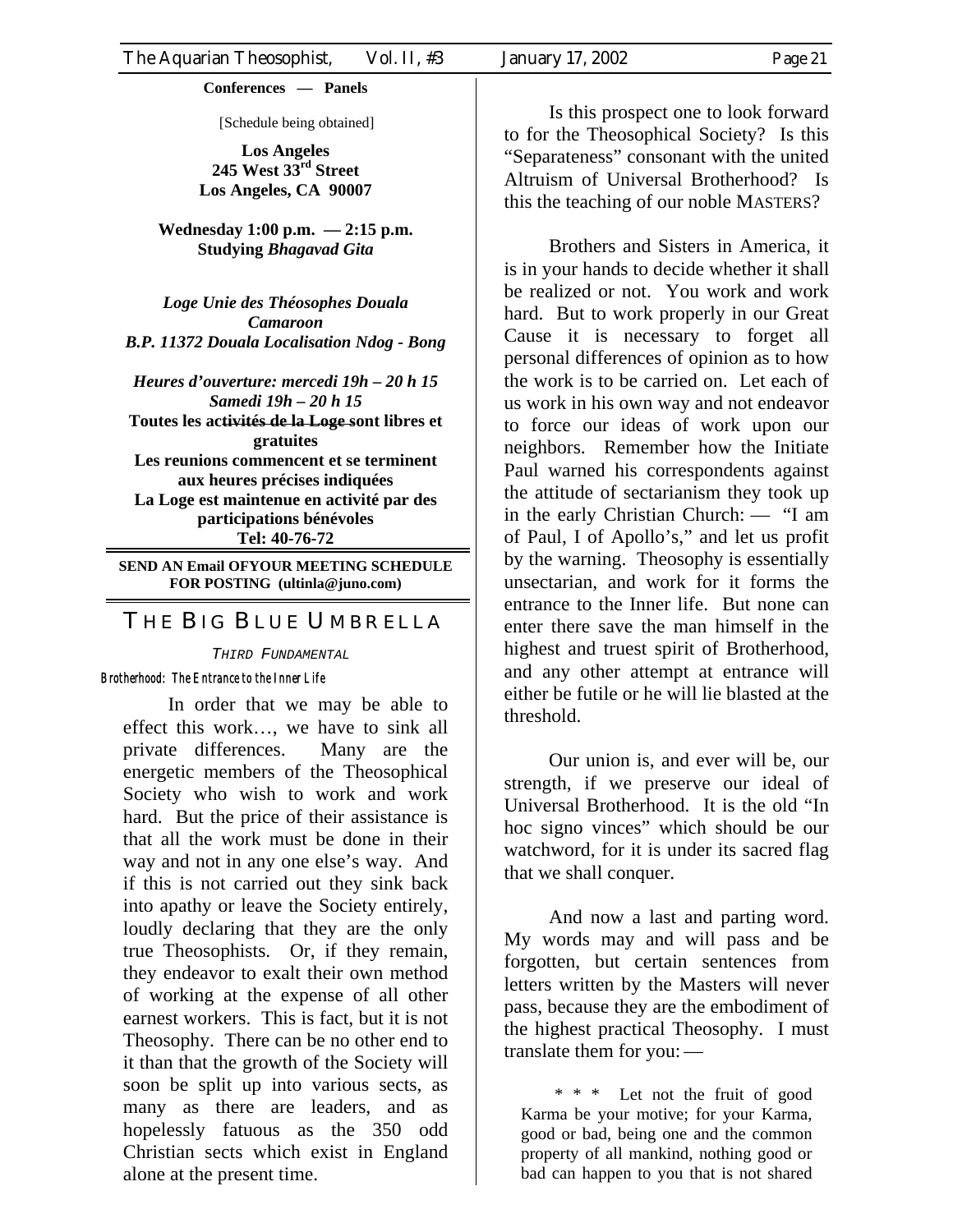by many others. Hence your motive, being selfish, can only generate a double effect, good and bad, and will either nullify your good action, or turn it to another man's profit." \* \* There is no happiness for one who is ever thinking of Self and forgetting all other Selves."

The Universe groans under the weight of such action (Karma), and none other than self-sacrificial Karma relieves it. \* How many of you have helped humanity to carry its smallest burden, that you should all regard yourselves as Theosophists. Oh, men of the West, who would play at being the Saviours of mankind before they even spare the life of a mosquito whose sting threatens them!, would you be partakers of Divine Wisdom or true Theosophists? Then do as the gods when incarnated do. Feel yourselves the vehicles of the whole humanity, mankind as part of yourselves, and act accordingly.  $* * * * *$  [Five Messages, pp. 16-17 & 19-20]

**[SECOND READING given in Mumbai, INDIA at theT.M. Day meeting, 11-16-01.]** 

### **POINT OUT THE WAY**

[Continued from Vol. II, Issue #2]

## **XIV**

#### Chapter III IV. — Rounds of Evolution

**Question:** In the Table of Contents for Chapter Three, we read: —

A mass of Egos for each chain. The number, though incalculable, is definite. Their course of evolution through the seven globes. In each a certain part of our nature is developed.

The question is, what parts of our nature are to be developed in the remaining three globes?

**Answer:** All parts of our nature, not just *Atma-Buddhi-Manas*, but all those lives which make up all seven principles. They progress, also, Matter evolves from the crudest stage to the finest, both from glove to globe

through every Round, and from Round to Round throughout the Maha-Manvantara — until, finally, the highest possible development has been attained. There is a perfected crop of matter: a perfected astral crop, a perfected chemical or mineral crop, a perfected vegetable crop, a perfected animal crop, in every Manvantara. They correspond to what, for the human kingdom, are called the *Sishta,* the seeds, the pioneers, which start the new evolution in every kingdom.

**Question:** If evolution in the first three and a-half Rounds is on the descending scale before the turningpoint, which I understand was 18 million years ago, does that mean that the Night of Brahma set in 18 million years ago?

**Answer:** No; that is a misconception. There is evolution of the whole solar system, then of our planetary chain, then of our earth, then of the mineral, vegetable and animal kingdoms. When earth had reached the point where it was possible to combine them all in a single astral form, at the middle of the Fourth Round, and not till then — precipitation took place, and we have the matter we know now.

 Eighteen million years ago was the time when man and nature became as they now are. The Night of Brahma is a long, long way off. How far off? Well, if a Day of Brahma, including the evolution of the whole solar system, is 4,320,000,000 years, how much of that time has already elapsed? Just a trifle less than half as regards the Solar system as a whole. So we still have over two billion years to go, as regards the solar system. But how about our particular race of humanity, meaning by that, the Fifth Race? We have hundred of millenniums to go before our Night of Brahma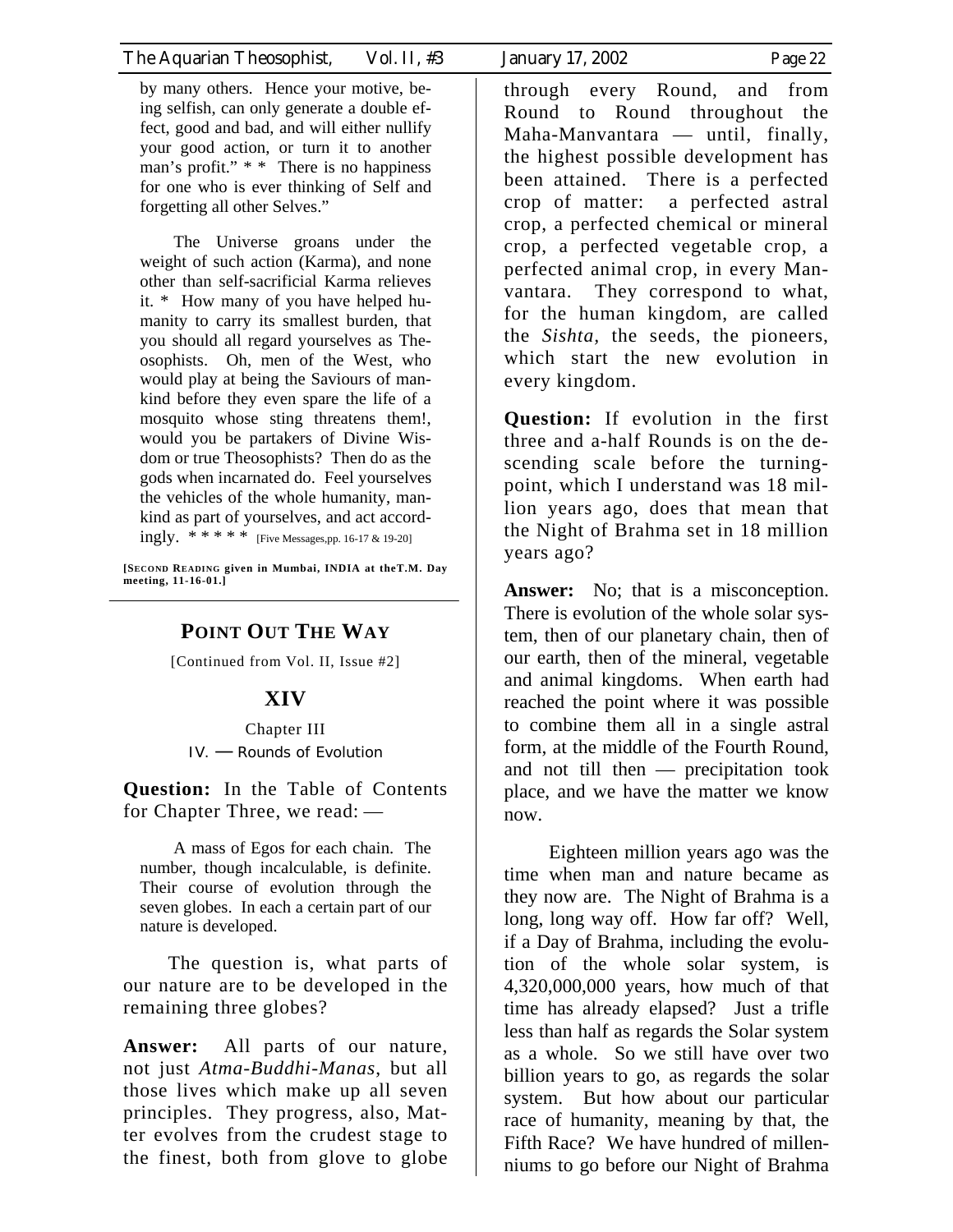comes, and that will be a **shorter night**  than the Great Night.

**Question:** "Venus Mars, Mercury and other visible planets are all fourth-plane globes of distinct planetary masses and for that reason are visible to us, their companion six centers of energy and consciousness being invisible" the same as our own other six globes. Is it to be inferred that Venus is in the fourth state of consciousness, corresponding to our globe, of her seventh round?

**Answer:** In this chapter it shows not only that there are seven Great Races, but that each race has seven gradations. So there are seven Great Races and seven sub-races in each, really, 49. Apply the same thing, then, to the seven states of matter called the seven "globes." Each state of matter has seven substates. So there are 49 globes and sub-globes; that is, states and sub-states of matter. Now, according to the teachings, Venus — both as regards her humanity and as regards the globe itself, that is, the Venus "earth"  $-$  is in its seventh round. What does that mean? Perhaps it means that the Venus humanity are all Masters of Wisdom. And what does it mean as regards the planet Venus? That it is seventhstate matter, but it is the fourth subdivision of seventh-state matter; and so we see it, just as we see light. The sub-states of matter are what fool our scientists as to whether light is substantial or whether it is simply a rate of motion. Visible light is the fourth sub-state of astral matter, and they have one lovely time trying to decipher it either in terms of physical substance or physical energy.

**Question:** Does conscious physical existence correspond with the planetary center of consciousness?

**Answer:** Let us consider what is meant by conscious existence. It means the state of knowingness, or awareness; it does not make any difference whether it is awareness in physical existence, awareness in astral existence, awareness in planetary existence, awareness in cosmic existence: consciousness is awareness. When we are aware, we are conscious; when we not only exercise power, as does everything in nature, but are aware that we have powers, that we do exercise them, that we are experiencing the consequences of our exercising, then we are in selfconscious existence, whether in matter, that is, darkness; in astral life, that is, in twilight; or in spiritual life, that is, sunlight or full selfconsciousness.

**Question:** On p. 27, *The Ocean*  speaks of the fact that when the middle of the Fourth Round is reached no more monads will emerge into the human kingdom. Does that apply to the lower kingdoms as well, or will there always be monads to supply those forms? I am thinking also of the quotation from Mr. Judge's article on "Reincarnation of Animals" (reprinted in *The Heart Doctrine,* p.  $135$ : —

While it is stated that no more animal monads can enter on the man-stage, it is not said nor inferred that the incoming supply of monads for the animal kingdom has stopped. They may still be coming in from other worlds for evolution among the animals of this globe.

**Answer:** "After the middle of the Fourth Round" means only after the period of evolution has passed halfway through the Fourth Round, or that which declares that any monads have passed permanently after the middle of the Fourth Round from the mineral to the vegetable, or passed permanently from the vegetable to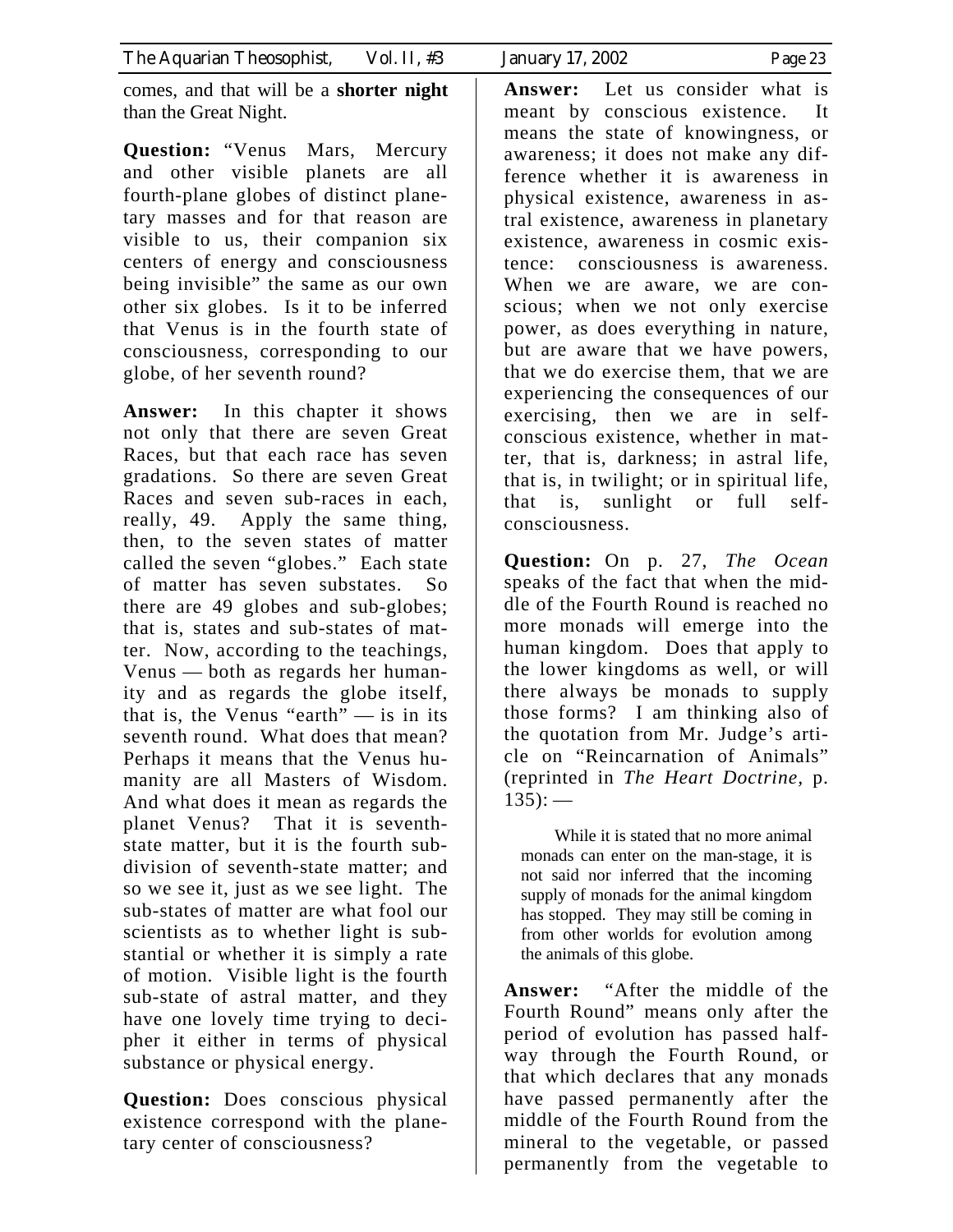the animal. We know as a matter of fact that they are incessantly rising from the mineral to the human and going back; that is their cycle. So every monad in the kingdoms below keeps right on going through its own monadic cycle, which is from mineral to human and back again. This is not human consciousness, but human *matter.*

[TO BE CONTINUED]

#### Frequently Asked Questions

**How do I subscribe?** 

 **Send email request to ultinla@Juno.com Cost? There is no charge for a subscription. What if** *Aquarian Theosophist* **won't open properly? Write ultinla@juno.com Is** *The Aquarian Theosophist* **Archived on the Internet? Yes: www.blavatsky.net and www.teosofia.com If I cannot open an issue, can I get a free hardcopy? Yes, give us your snail-mail address.** 

It is the nature of violence to multiply and reproduce itself in all directions.

Tolstoy

**Thoughts**   *for thinkers* 

*When you are inspired by some great purpose, some extraordinary project, all your* 



*thoughts break their bonds: Your mind transcends limitations, your consciousness expands in every direction and you find yourself in a new, great and wonderful world. Dormant forces faculties and talents become alive, and you discover yourself to be greater than you ever dreamed yourself to be.* 

#### *Patanjali*

**A steady mind and heart stands still and quiet until the muddy stream rolls clear. The body is like the heart; it has to have time to get to some other condition. The wise man learns to assume in the body an attitude of carlessness that is more careful than any other.** 

*WM. Q.JUDGE*



Gregg Braden started off as a scientist and engineer, before he began pursuing these larger questions.

#### EXPERIMENT #1

The first experiment he reported was done by Dr. Vladimir Poponin, a quantumbiologist. In this experiment, first a container was emptied (ie a vacuum was created within it), and then the only thing left in it were photons (particles of light).

They measured the distribution (ie the location) of the photons and found they were completely random inside the container. This was the expected result. Then some DNA was placed inside the container and the distribution (location) of the photons was remeasured. This time the photons were LINED UP in an ORDERED way and aligned with the DNA. In other words the physical DNA had an effect on the nonphysical photons.

After that, the DNA was removed from the container, and the distribution of the photons was remeasured again. The photons REMAINED ORDERED and lined up where the DNA had been. What are the light particles connected to?

Gregg Braden says we are forced to accept the possibility that some NEW field of energy, a web of energy, is there and the DNA is communicating with the photons through this energy.

#### EXPERIMENT #2

These were experiments done by the military. Leukocytes (white blood cells) were collected for DNA from donors and placed into chambers so they could be measure electrical changes. In this experiment, the donor was placed in one room and subjected to "emotional stimulation" consisting of video clips, which generated different emotions in the donor.

The DNA was placed in a different room in the same building. Both the donor and his DNA were monitored and as the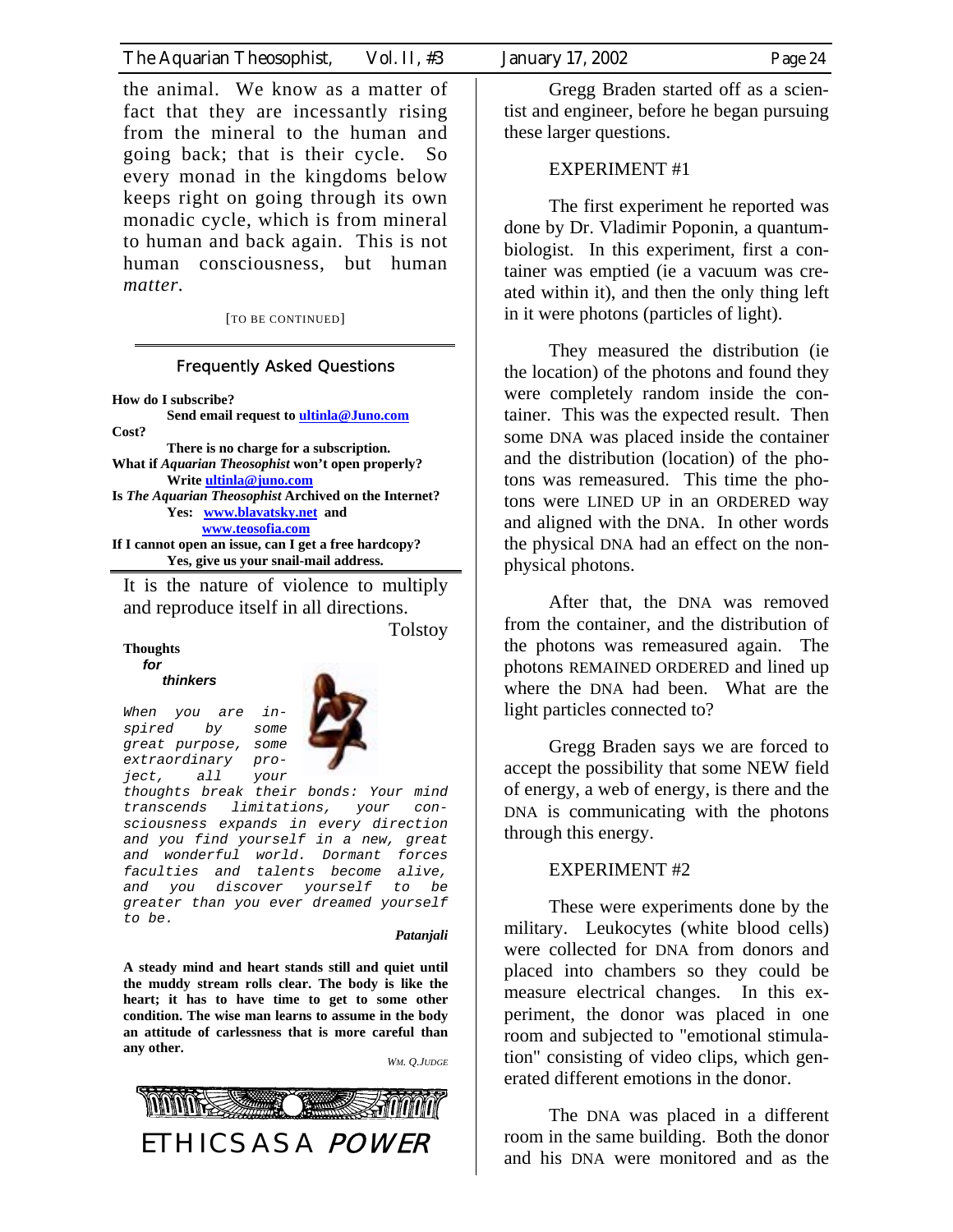| The Aquarian Theosophist,<br>Vol. 11, #3                                                                                                                                                                                                                                                              | <b>January 17, 2002</b><br>Page 25                                                                                                                                                                                                                                                                             |
|-------------------------------------------------------------------------------------------------------------------------------------------------------------------------------------------------------------------------------------------------------------------------------------------------------|----------------------------------------------------------------------------------------------------------------------------------------------------------------------------------------------------------------------------------------------------------------------------------------------------------------|
| donor exhibited emotional peaks or valleys<br>(measured by electrical responses), the<br>DNA exhibited the IDENTICAL RESPONSES<br>AT THE EXACT SAME TIME. There was no<br>lag time, no transmission time. The DNA<br>peaks and valleys EXACTLY MATCHED<br>the peaks and valleys of the donor in time. | 1. When the researchers FELT gratitude,<br>love and appreciation, the DNA re-<br>sponded by RELAXING<br>and<br>the<br>strands unwound. The length of the<br>DNA became longer.<br>2.<br>When the researchers FELT anger,<br>fear, frustration, or stress, the DNA                                              |
| The military wanted to see how far<br>away they could separate the donor from<br>his DNA and still get this effect. They<br>stopped testing after they separated the<br>DNA and the donor by 50 miles and<br>STILL had the SAME result. No lag time;<br>no transmission time.                         | responded by TIGHTENING UP. It be-<br>came shorter and SWITCHED OFF<br>many of our DNA codes! If you've<br>ever felt "shut down" by negative<br>emotions, now you know why your<br>body was equally shut down too. The<br>shut down of the DNA codes was re-<br>versed and the codes were switched             |
| The DNA and the donor had the<br>same identical responses in time.<br>What<br>can this mean?                                                                                                                                                                                                          | back on again when feelings of love,<br>joy, gratitude and appreciation were<br>felt by the researchers.                                                                                                                                                                                                       |
| Gregg Braden says it means that liv-<br>ing cells communicate through a previ-<br>ously unrecognized form of energy. This<br>energy is not affected by time and distance.<br>This is a non-local form of energy, an en-<br>ergy that already exists everywhere, all the<br>time.                      | This experiment was later followed<br>up by testing HIV positive patients. They<br>discovered that feelings of love, gratitude<br>and appreciation created 300,000 TIMES<br>the RESISTANCE they had without those<br>feelings. So here's the answer to what can<br>help you stay well, no matter what dreadful |
| <b>EXPERIMENT#3</b>                                                                                                                                                                                                                                                                                   | virus or bacteria may be floating around.<br>Stay in feelings of joy, love, gratitude and                                                                                                                                                                                                                      |
| The third experiment was done by<br>the Institute of Heart Math and the paper<br>that was written about this was titled: Lo-<br>cal and Non local Effects of Coherent                                                                                                                                 | appreciation!                                                                                                                                                                                                                                                                                                  |
| Conformational<br>Heart Frequencies on<br>Changes of DNA. (Disregard the title! The                                                                                                                                                                                                                   | The Eternal <b>THAT</b><br>[CONTINUED FROM PAGE 1.]                                                                                                                                                                                                                                                            |

info is incredible.) This is the experiment that relates directly to the anthrax situation. In this experiment, some human placenta DNA (the most pristine form of DNA) was placed in a container from which they could measure changes in the DNA. Twenty-eight vials of DNA were given (one each) to 28 trained researchers. Each researcher had been trained how to generate and FEEL feelings, and they each had strong emotions.

What was discovered was that the DNA CHANGED ITS SHAPE according to the feelings of the researchers:

*Bhagavana,* the Glorious One; *Sachchid-ananda-ghana,* the solidarity of Being, Thought, and Joy in one. He has been before declared unto thee.

He who is the All-Spirit, the All-Witness, the All-Lord, who is present within the bosom of every creature, who is never indifferent to his own servants;

That God without beginning and subtle [inapprehensible or unsearchable], who exhibits this universe, which is not; who again hideth it as a thing departed, though still in the same place.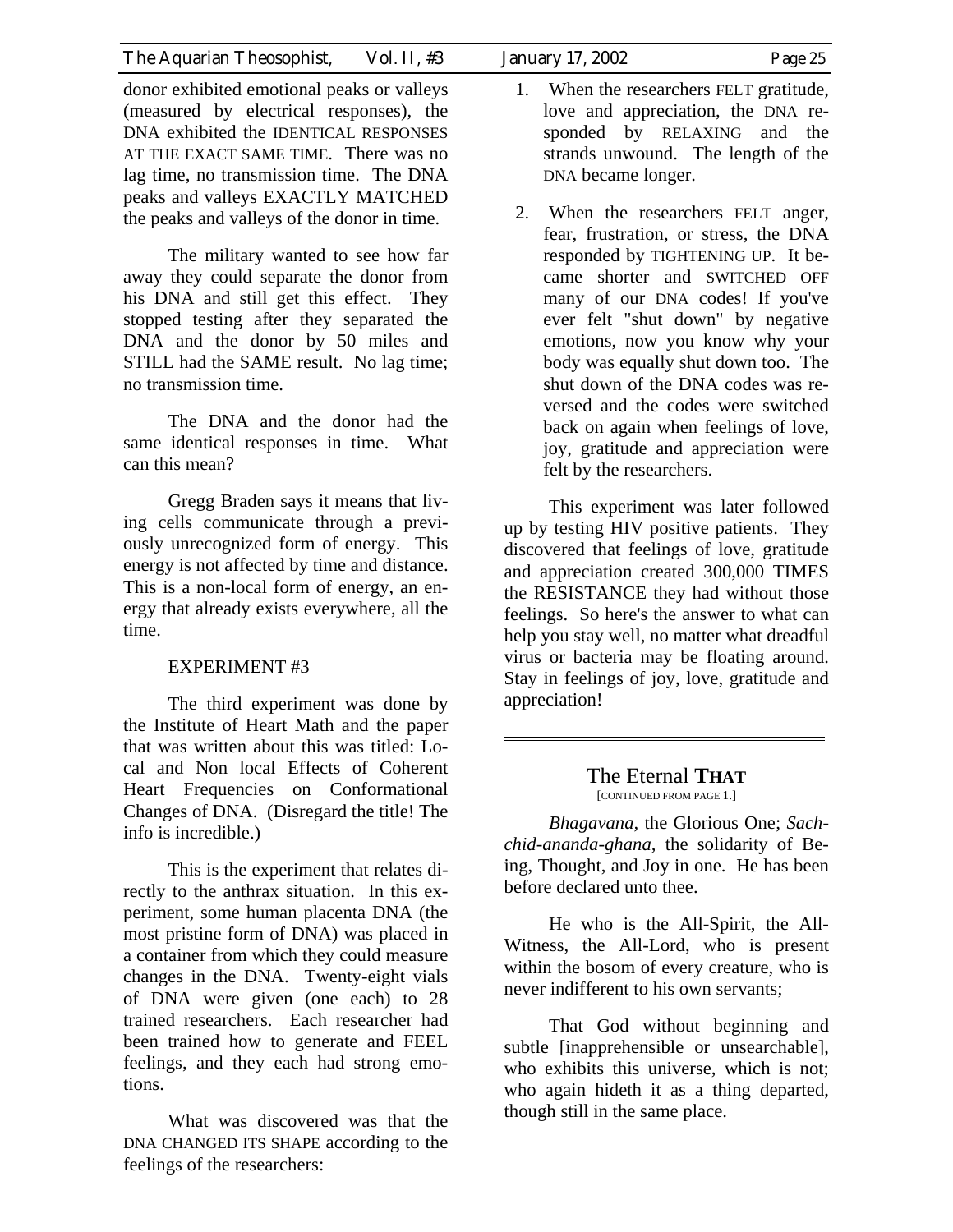Who, without ears, heareth; without eyes, seeth; without tongue, tasteth every flavour;

Who, without feet, walketh everywhere; without hands, taketh and giveth; who by a wish alone emancipates the soul;

Who, being close, is yet afar off; standing afar off, is yet within the soul; through whose power the organs are quickened to perform their own offices;

As the one sun shineth in every country, so the same Supreme Spirit illumineth every creature—life, or soul.

This delicate word THAT is a body of pure intelligence — without form, pervading all things; yet, for the sake of his own worshippers, assuming an external shape.

> There the When is an eternal Now. The Where an eternal Here.

The What and the Who are one. — A universal "That  $-$  I"  $-$  [So-Ham]  $$ impersonal merging into personal, personal returning into impersonal, and feeling its identity with it.

But True Being is broken by the prism of Maya into a multitudinous phenomenal development, and it is then only it can be contemplated by Spirit become fractional itself, and fallen into finite intellect. As it is sung by the virgin poetess of Alandi—

A change, a mirage ariseth in True Being; From the ONE, the many are evolving.

In this evolution, which is phenomenal only, the seed germinates into a thousand roots and shoots; the monad of light breaks into ten thousand rays. The sphere is spun out into an infinite thread; the lump of gold becomes broken into ten millions of jewels of infinite variety of make and pattern.

The SAT, Being, or substance of the Primordial Triad, is spread out into the phenomena of infinite material universes.

The one central CHIT, or Consciousness, into infinite personalities and lives.

The unity That-I [So-Ham] which is the experience of the original consciousness, becomes dissevered first into THAT and THOU, and then into infinite I's, and THOUS, and THATS.

The eternal Thought united with this Consciousness, into infinite successive cognitions, and systems of science, philosophy, and literature.

The ANANDA, its harmonious Joy, into infinite tones of sentiment and passion, which produce the result of tragic history.

The infinite Here is rolled into space.

The eternal punctual Now, into successive time.

And the divine, eternal, and round life of True Being becomes evolved and extended, and rolled out, as it were, into successive history

Extract from *Dream of Ravan* 

# Samvritti

*Samvritti,* relative truth, is the "origin of all the world's delusions." *Voice of the Silence* 

What can that mean other than this, that whatever I see and know to be true for myself, *is* true. My mistake is that I take that to be truth, the whole truth and nothing but the truth, whereas I need to ask myself: Do I know it all? Can any being know it all? Very well; my knowledge, however vast, is but relative truth. If a Mahatma were to take His knowl-